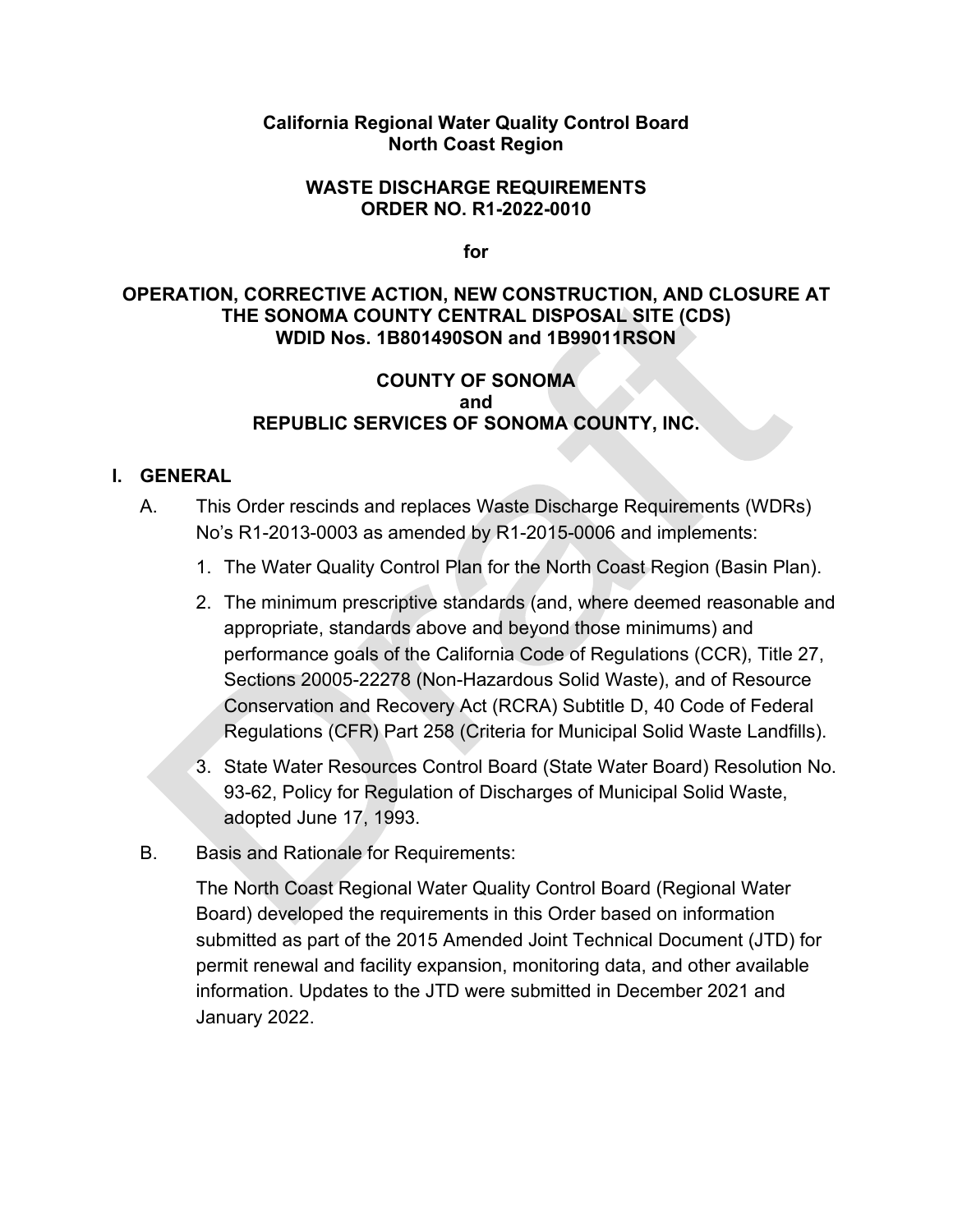C. Site Owner and Operator:

The County of Sonoma (County) is the landfill owner. The County has contracted for day-to-day disposal operations with Keller Canyon Landfill Company, Inc., a subsidiary of Republic Services of Sonoma County, Inc. ("Republic"). Both owner and operator are considered dischargers under the California Water Code (Water Code).

D. A copy of this Order shall be kept at the CDS for reference by operating personnel at all times. Key operating personnel shall be familiar with its contents.

# **II. FINDINGS**

A. Classification

The CDS as defined in Attachments "A" and "B" is a Class III landfill as defined in CCR, Title 27, Sections 20200- 20220.

- B. Beneficial uses of local groundwater include:
	- 1. Domestic water supply
	- 2. Agricultural water supply
	- 3. Industrial service supply
- C. Human Right to Water

It is the policy of the State of California that every human being has the right to safe, clean, affordable, and accessible water adequate for human consumption, cooking, and sanitary purposes (Water Code §106.3, subd. (a)). The Safe Drinking Water Act provides that all Californians have a right to pure and safe drinking water (Health & Safety Code § 116270, subd. (a)). This Order promotes that policy by requiring the Discharger to handle and dispose of waste in a manner that will protect water quality objectives, including those that protect drinking water supplies.

D. Endangered Species Act

This Order does not authorize any act that results in the taking of a threatened or endangered species or any act that is now prohibited, or becomes prohibited in the future, under either the California Endangered Species Act (Fish and Game Code sections 2050 to 2097) or the Federal Endangered Species Act (16 U.S.C.A sections 1531 to 1544). The Discharger is responsible for meeting all requirements of the applicable Endangered Species Act.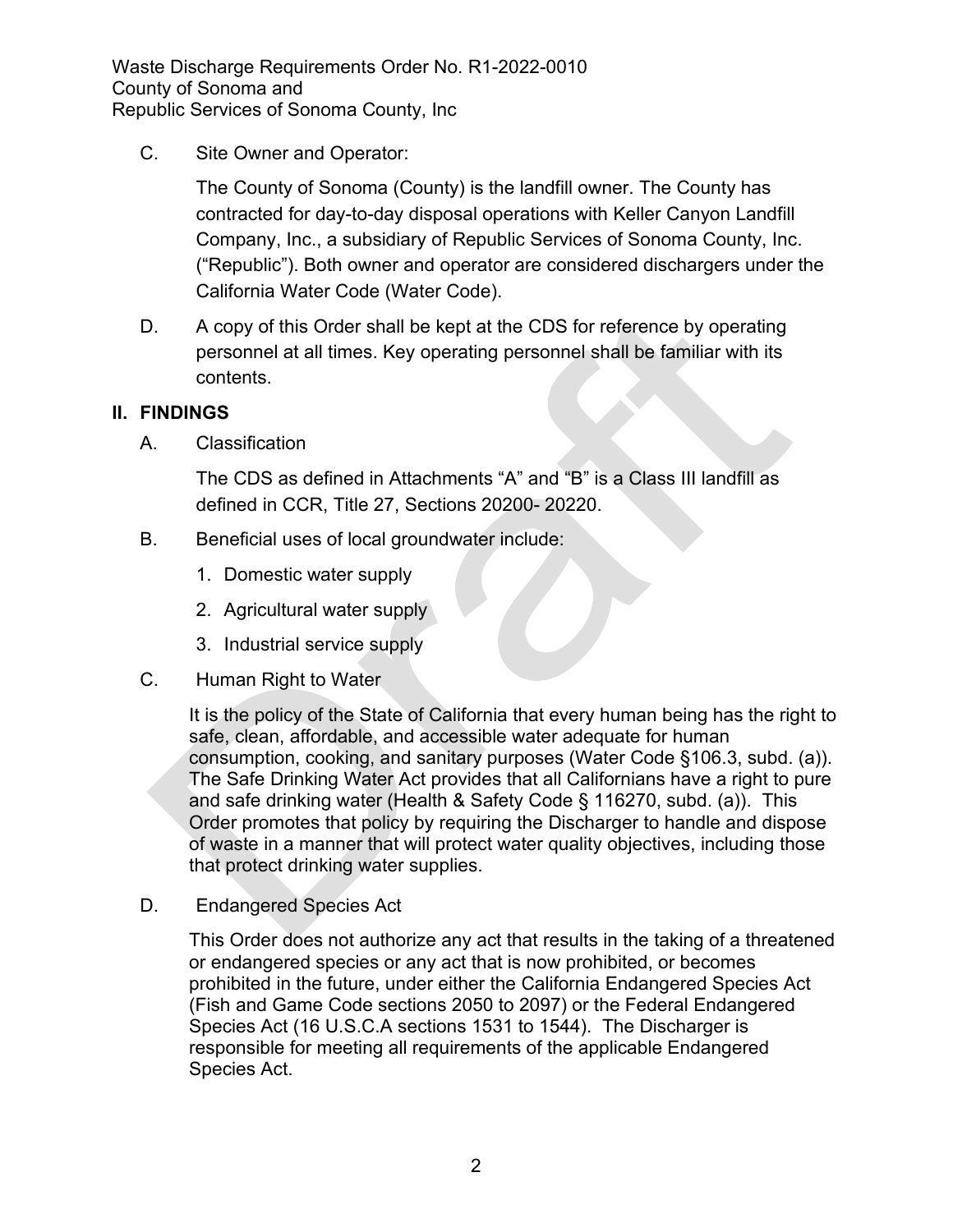- E. Landfill Description and History
	- 1. The existing disposal areas (Landfill 1, Landfill 2, and the Rock Extraction Area [REA]) and the planned expansion units at the CDS are located in a canyon at 500 Mecham Road, Petaluma, less than 4 miles southwest of the City of Cotati in an unincorporated area of Sonoma County. The property is located on two unnamed tributaries to Stemple Creek in Sections 4 and 9, T5N, R8W (Mount Diablo Baseline and Meridian) at 38 degrees, 18 minutes north latitude and 122 degrees, 45 minutes west longitude as shown in Attachment A of this Order.
	- 2. The total waste footprint to be landfilled at the CDS is 164.5 acres and includes Landfill 1 (lower and upper), Landfill 2 (existing Phases I and II and future Phases III and IV), and the REA. Attachment "B" shows areas currently landfilled and proposed for development and future waste placement. Attachment "C" shows the final grading contours.
	- 3. The facility has historically accepted, and will continue to accept, nonhazardous, non-designated, and inert solid waste from commercial and private haulers. The CDS is open to the public six days per week and closed on major holidays.
	- 4. In accordance with the Solid Waste Facility Permit (SWFP) issued by Sonoma County Department of Health Services, Environmental Health Division (local enforcement agency, or LEA) and the California Department of Resources, Recycling and Recovery (Cal Recycle), the maximum waste tonnage at the facility is 2,500 tons per day, and the permitted maximum elevation of the site is 565 feet above mean sea level.
	- 5. Waste deliveries to the CDS are received at a Tipping/ Transfer Facility where they are loaded into transfer trailers and, if to be landfilled, hauled to the active landfill area, spread in lifts, and compacted using heavy equipment. A portion of the waste currently received at the site has been periodically out-hauled to alternative disposal facilities. Out-hauling may continue during future periods when there is not sufficient permitted space for waste disposal onsite.
	- 6. Existing onsite support facilities include offices, a scalehouse, recycling facilities, landfill gas collection, landfill gas flaring and landfill gas to energy power plant facilities, compressed natural gas pilot-scale plant, wood and green waste diversion processing areas, the Tipping/Transfer Facility,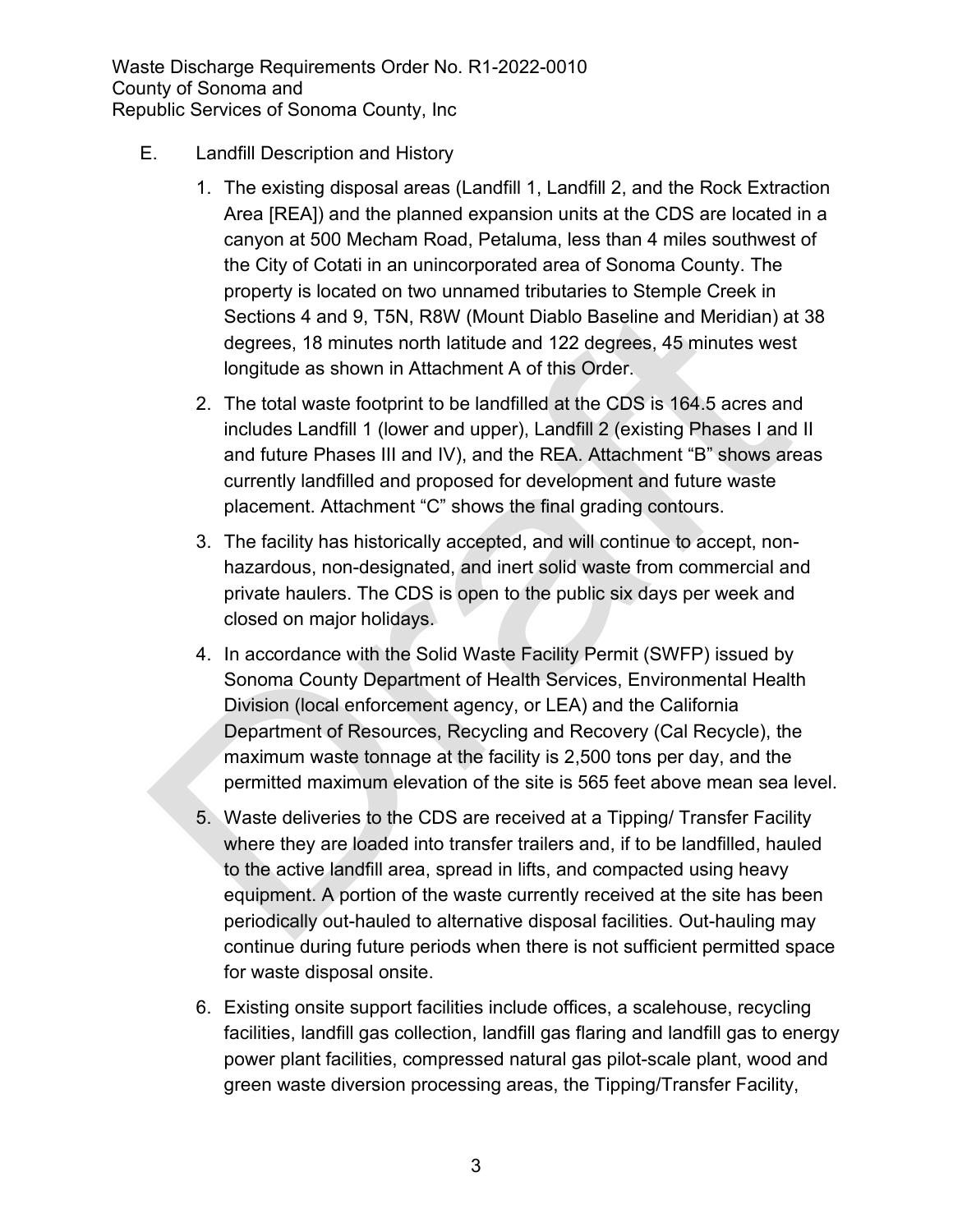material recovery and storage areas, two Class II surface impoundments for leachate storage, headworks for a leachate pipeline connecting the facility to the City of Santa Rosa's Laguna Wastewater Treatment Plant, various sedimentation ponds, and a material borrow area referred to as the West Canyon.

- 7. The entire Landfill 1 unit comprises the "pre-1993 Subtitle D footprint," and is classified as an unlined "Existing Unit" by 40CFR 258.1(d)(4) and 258.2, State Water Board Resolution 93-62, and CCR Title 27, Section 20164. Landfill 1 consists of an upper and a lower unit. The upper unit is within the original 1971 Landfill footprint. The lower canyon unit was constructed as a vertical expansion area in 1988 and designed with a clay-lined dendritic leachate collection and removal system (LCRS). Landfill 1 is currently undergoing corrective action to control releases of leachate and landfill gas to receiving waters. Corrective action involves a leachate and landfill gas extraction program intended to reduce liquid levels and to create and maintain an inward hydraulic gradient. An 8.6-acre plan area of the 14.4 acre south face of Landfill 1 has been closed.
- 8. A compost facility was previously located on the upper unit of Landfill 1. Following removal of the compost operations in 2015, a portion of the upper unit with underlying waste was graded and lined with a composite liner system that included a LCRS. The area was constructed in three phases identified as (Former Compost Area) C-1, C-2, and C-3. These waste disposal areas have been substantially filled with C1 and C-2 predominantly used for disposal of fire disaster debris.
- 9. The REA is located on the west side of Landfill 1 and includes lateral expansion and the placement of waste over existing waste in Landfill 1. The lateral expansion containment system and the liner system that separates new waste from existing waste in Landfill 1 are engineered alternative systems designed in accordance with the requirements of this Order. REA Phase 1 has been completed and is currently active.
- 10.East Canyon expansion area Landfill 2 was approved under WDRs Order No. R1-2000-62, as amended by Order R1-2004-0040, and includes four phases east and adjacent to Landfill 1, and a fifth phase that will include placement of waste over both Landfills 1 and 2. Phases I and II of Landfill 2 have been constructed and are substantially filled. The containment systems for these phases are engineered alternative designs (EADs), as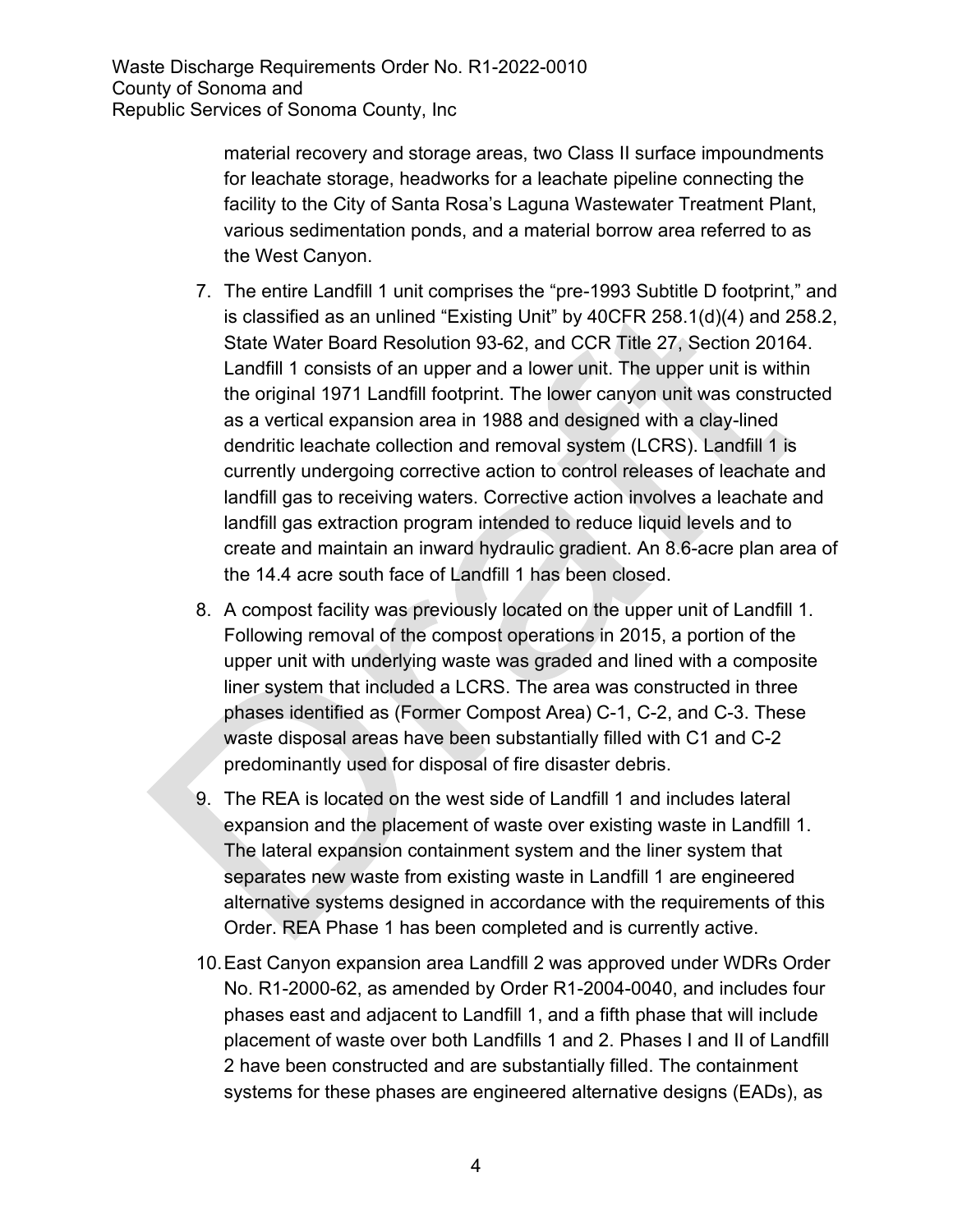> defined in CCR Title 27, Section 20080(b)1. In 2003, the Discharger reported detections of pollutants in the ground water flowing through the Landfill 2 landfill underdrain system attributable to landfill gas and landfill leachate. The Discharger undertook corrective actions and subsequent testing indicates that the corrective actions undertaken have mitigated and reduced water quality impacts.

- F. Landfill Setting
	- 1. The area surrounding the property is primarily a rural grazing area on low rolling hills and valleys. Both the existing and the proposed landfill units occupy south-trending valleys that are drained by unnamed tributaries to Stemple Creek.
	- 2. Surrounding land uses include rural residential and agricultural operations, including dairy and cattle ranches. The closest subdivision, "Happy Acres," is located about 0.5 miles northeast of the property and has about 90 residences.
	- 3. Groundwater resources provide domestic and agricultural water supply for the surrounding area. There are three adjacent residences associated with dairy and cattle operations served by domestic water supply wells, as well as contiguous residences to the north, east, and west of the property that rely on groundwater for both domestic and agricultural uses. In addition, domestic and irrigation wells are located to the south of the property, along Mecham Road. The Happy Acres Mutual Benefit Water System (HAMBWS) well, located northeast of the site near Stony Point Road, serves as the water supply for the residents of the Happy Acres subdivision.
- G. Wastes and their Classification
	- 1. The Discharger proposes to continue to accept municipal solid wastes, commercial and industrial wastes, and special wastes that are classified as "nonhazardous" or "inert" under CCR Title 27, Sections 20220 and 20230 respectively. As a Class III landfill, the facility is prohibited from accepting hazardous or designated wastes as defined under the CCR, Title 27, Section 20164, and the California Water Code Section 13173, respectively.
	- 2. A household hazardous waste exclusion program is in effect at the facility and includes periodic waste load-checking.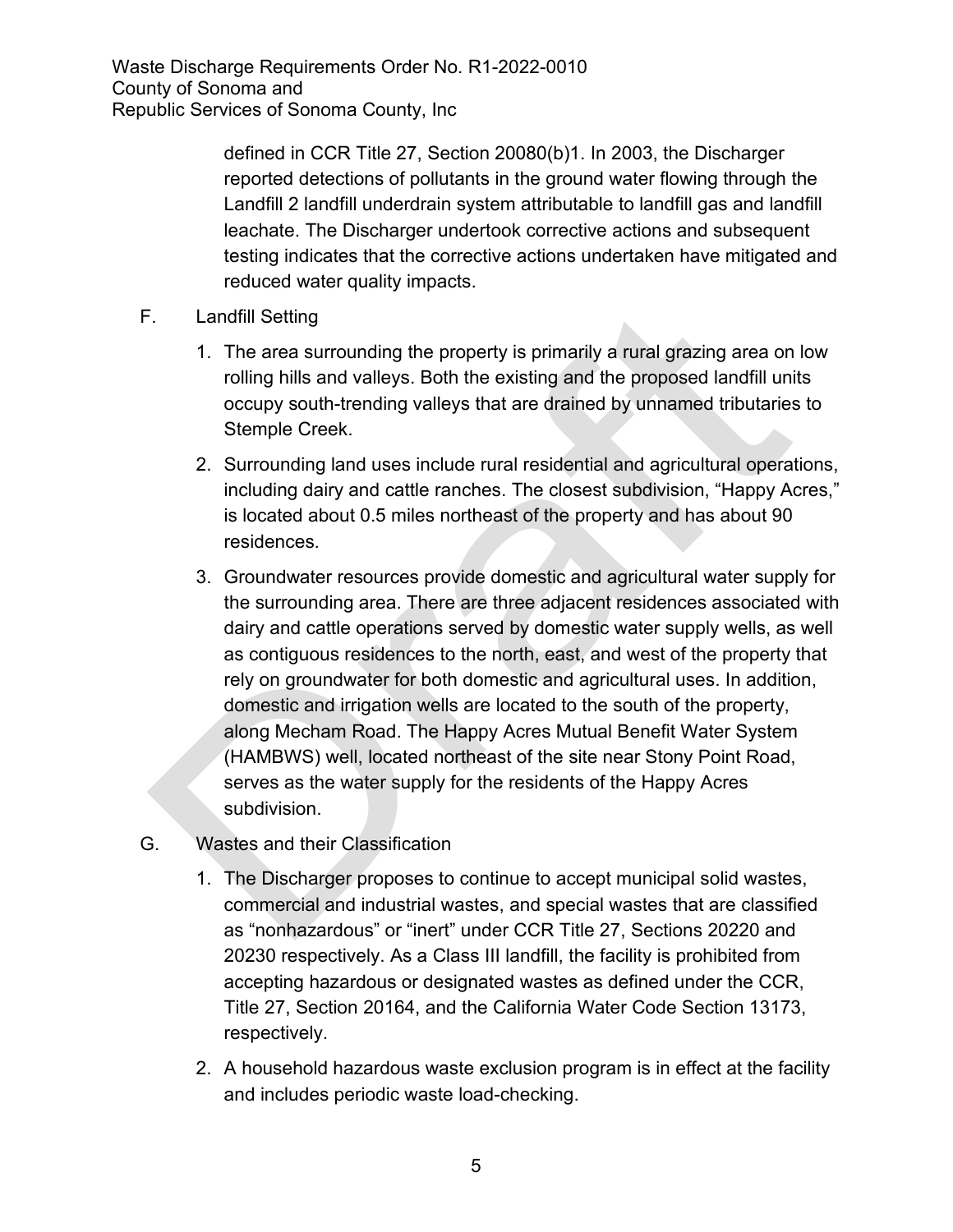- 3. The facility accepts nonhazardous grit and screening wastes (special wastes) from local wastewater treatment plants. The facility accepts other wastes requiring special handling, including but not limited to autoclaved medical waste, low level contaminated soils, small dead animals, soils from residential areas, and dewatered sludge.
- 4. Liquid waste generated onsite, such as landfill leachate, is transported via leachate pipeline to the Santa Rosa Laguna Treatment Plant where it is comingled with municipal wastewater and treated prior to final disposal or beneficial reuse in accordance with the National Pollutant Discharge Elimination System (NPDES) permit for the Santa Rosa Regional Water Reuse System (Order No R1-2020-0012). Liquid waste may also be impounded in the onsite Class II surface impoundments and/or pumped and trucked to permitted offsite disposal location(s). Under this Order, liquid waste streams generated by non-landfilling activities occurring on the property must be captured, contained, and disposed of in a manner that prevents their discharge to either surface or ground waters.
- 5. The Discharger has developed a Waste Acceptance Plan, dated December 2021, describing procedures and acceptance criteria designed to exclude hazardous and designated wastes from the site while accepting treated wood wastes and contaminated soils into composite lined areas of the CDS and to incorporate the requirements of this Order.
- H. Landfill Siting
	- 1. Pursuant to 40 CFR Subtitle D and CCR Title 27, municipal solid waste landfills that accept solid waste after October 9, 1993 are subject to siting criteria and restrictions related to airport safety and areas of rapid geologic change.
	- 2. The property is located approximately 8.4 miles (more than 10,000 feet) from the nearest airport, the Petaluma Airport, therefore, the facility is not subject to specific demonstration and notification requirements related to aircraft safety.
	- 3. The JTD indicates that rapid geologic change should not affect the existing or planned waste disposal areas because: (i) new cells will not be sited over loose, saturated sands which might experience liquefaction; (ii) subsidence due to rapid groundwater extraction is unlikely as there are no known significant groundwater extractions in the vicinity of the landfill; and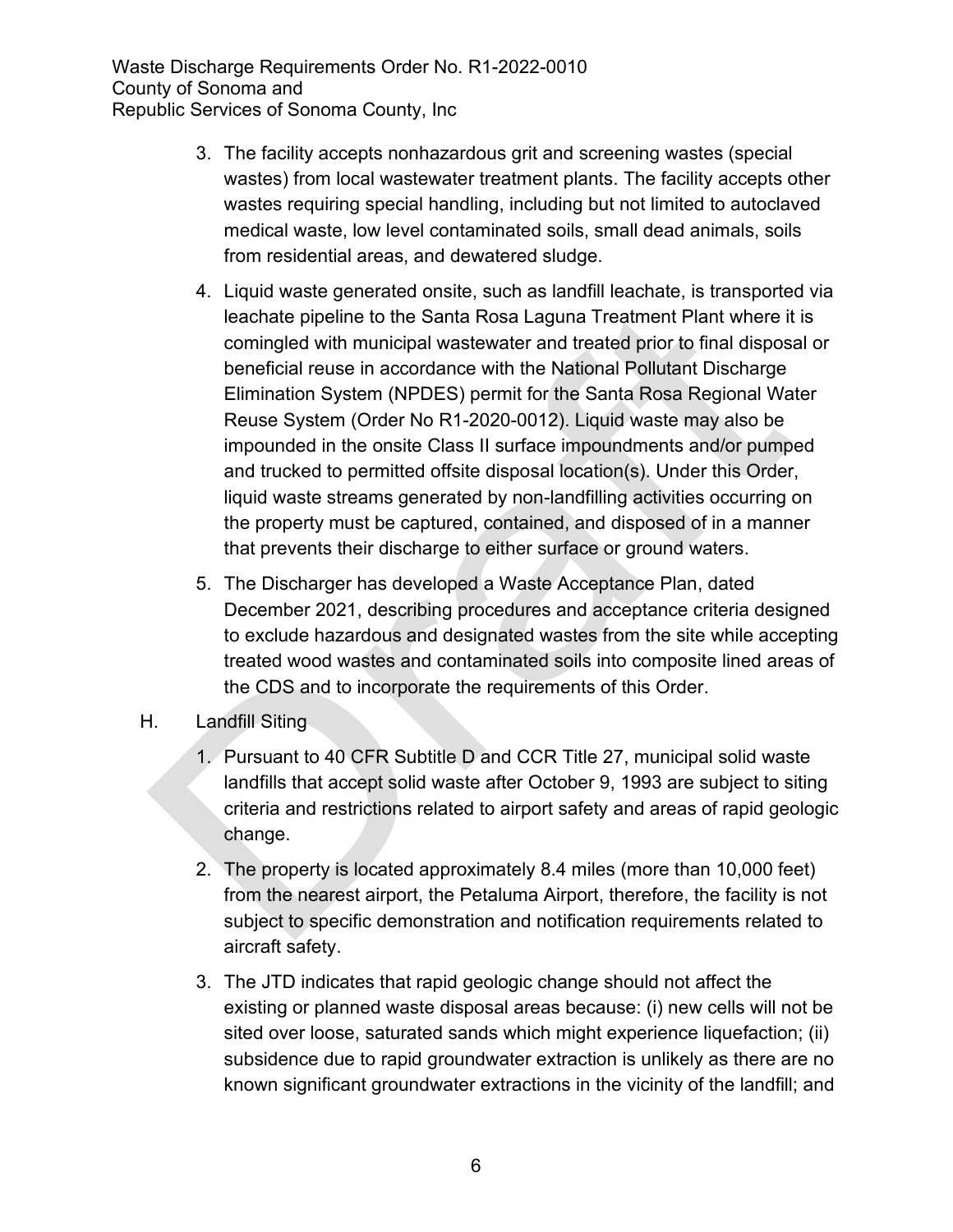(iii) onsite mapping and observations have not indicated the presence of pre-existing landslides, significant shear zones, zones of weakness, or other structural factors that could significantly affect stability; and (iv) there are no known Holocene-active faults within 200 feet of the site.

- I. Geology, Faulting and Seismicity, Hydrogeology
	- 1. The geologic units within the property boundaries include Quaternary alluvium and colluvium, the Late Miocene to Pliocene-Wilson Grove Formation, the Late Miocene to Pliocene-Sonoma Volcanics Group, and the Late Jurassic-to Late Cretaceous Franciscan Formation. The Wilson Grove Formation and Sonoma Volcanics Group overlie the Franciscan Formation and occur discontinuously throughout the region.
		- (a) The Quaternary alluvium/colluvium occurs within the base of the canyons and thin layers on side slopes and ridgetops. These deposits are interbedded clays, silts, sands, and gravels, and are removed from the landfill areas as part of the grading and cover operations.
		- (b) The Late Miocene to Pliocene-Wilson Grove Formation unconformably overlies the Franciscan Formation northeast and south of the landfill property. A remnant outcrop of Wilson Grove formation was mapped within the East Canyon Phase I and II area but has largely been removed during grading for those Phases. The formation consists of poorly consolidated, massive to interbedded, silty sandstone to fine grained sandy gravels. This formation is the primary water bearing formation for many of the domestic water supply wells within the area.
		- (c) The Late Miocene to Pliocene-Sonoma Volcanics Group occurs locally to the southwestern border of the property. The formation has not been mapped in contact with the waste units and crops out southwest of the Dunham fault along the southwest boundary of the property.
		- (d) The Late Jurassic-to Late Cretaceous Franciscan Formation underlies both canyon landfill areas, is a regional bedrock unit, and is the primary geologic unit underlying the facility. The formation consists primarily of massive (thick) and interbedded greywacke sandstones, with shales and metavolcanic rocks. The formation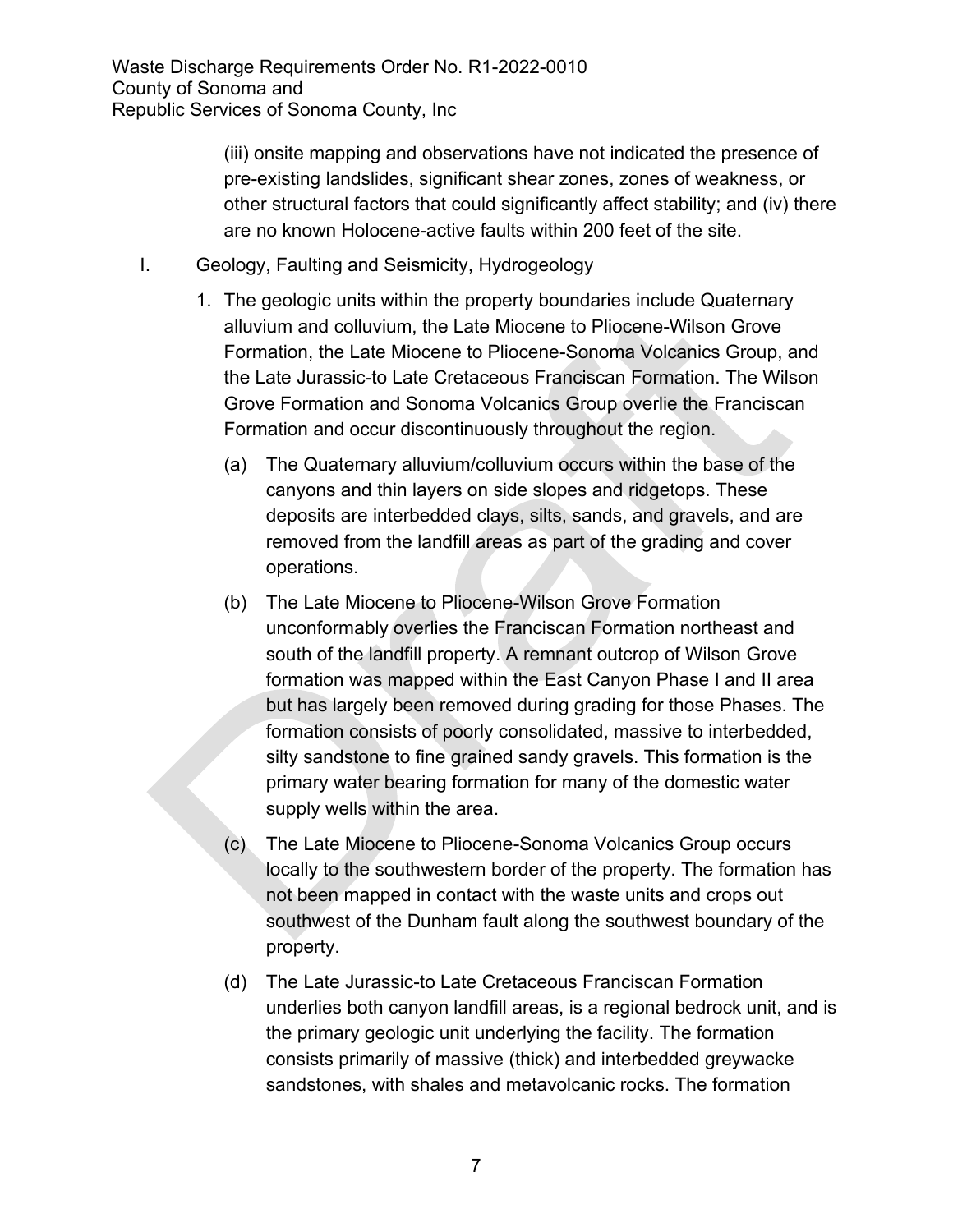> exhibits deformation ranging from fracturing and consolidation of layered units to complete mélange or mixed rock types.

- 2. Faulting and Seismicity
	- (a) The Facility is located near numerous regional active fault zones, including the Hayward - Rodgers Creek and San Andreas fault zones. There are no known Holocene-active faults within 200 feet of the property boundary.
	- (b) The design maximum probable earthquake (MPE) for the site occurs on the Hayward - Rodgers Creek fault system approximately 12.2 km from the site and is characterized by a moment magnitude of 6.83 and a bedrock peak horizontal ground acceleration of 0.22g at the landfill.
	- (c) Local faults shown on some geologic maps include the Tolay, Dunham, Bloomfield, Americano, and an "unnamed fault." As described in the JTD, site investigations and published geologic evaluations have concluded that these faults are not Holocene active.
- 3. Groundwater Hydrology and Depth to Groundwater
	- (a) Shallow groundwater conditions are present in the alluvial wells, with groundwater ranging from the surface to about 12 feet below the ground surface. One alluvial well is artesian during wetter periods of the year. Several alluvial wells are also reported dry during the summer months.
	- (b) The Wilson Grove Formation marine sandstone is a principal water producing formation and a primary groundwater recharge formation in Sonoma County. Many domestic wells located deep within this formation and wells within 1 mile of the property are reported to have moderate to high yields. The Wilson Grove Formation occurs locally to the south of Hammel Road and to the northeast of the property, underlying the Happy Acres subdivision. Domestic water supply wells within the subdivision draw water from both the upper Wilson Grove sandstone and the underlying Franciscan Formation.
	- (c) The Franciscan Formation is the primary water-bearing unit at the site. Site monitoring wells indicate groundwater occurs in this formation at depths ranging from about 20 to 130 feet below the ground surface. Many Franciscan Formation monitoring wells are low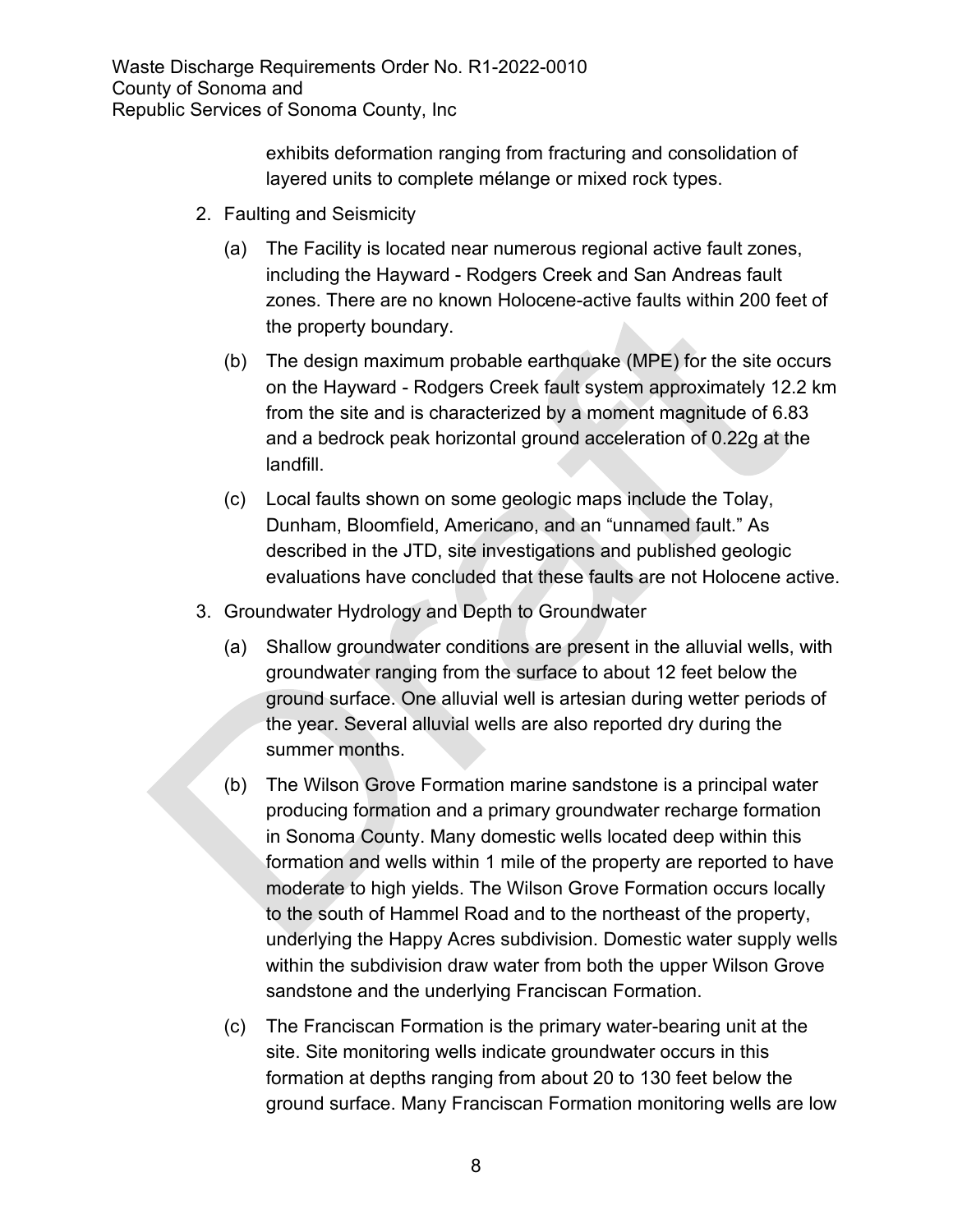> yield. The natural groundwater gradient direction in the Franciscan Formation is towards the southwest to southeast, trending with the canyon topography in both the Landfill 1 and Landfill 2 areas. It is likely controlled by fractures to some degree.

- (d) New cell construction will involve excavation below existing groundwater levels. Section 20240(c) of Title 27 requires that new landfills be "sited, designed, constructed, and operated," to ensure or maintain at least five feet of separation between the contained wastes and the highest anticipated level of the groundwater table. Existing landfills are to be operated to maintain the required separation. Development of the REA lateral expansion area and Landfill 2 Phases III and IV require construction of a liner system with sufficient soil thickness beneath and within the liner system to provide at least 5 feet of separation.
- J. Surface Waters, Wetlands, Floodplains
	- 1. The property is located within the Stemple Creek watershed of the Estero de San Antonio Hydrologic Area within the Bodega Bay Hydrologic Unit. Stemple Creek is a coastal tributary to Bodega Bay.
	- 2. The Basin Plan generally prohibits new point source discharges of waste to coastal streams and natural drainageways that flow directly to the ocean and requires that existing discharges to these waters be eliminated at the earliest practicable date. Specific types of surface water discharges, such as discharges of stormwater, may be permitted under general NPDES permits. These WDRs do not cover such discharges; the Discharger is responsible for securing and/or enrolling for coverage under the requirements of applicable general NPDES permits for any proposed discharges of water from the facility into surface waters.
	- 3. Subtitle D (40 CFR §258.12) requires that any new construction or lateral expansion of municipal solid waste landfills not be located in wetlands unless certain demonstrations can be made. The unconstructed new Landfill 2 Phases III and IV, and REA Waste Management Units (WMUs) will not be located in wetlands.
	- 4. Order No. R1-2000-62 included Clean Water Act section 401 Water Quality Certification for wetland impacts and directed the County to monitor and report on 2.6 acres of mitigation wetlands constructed as part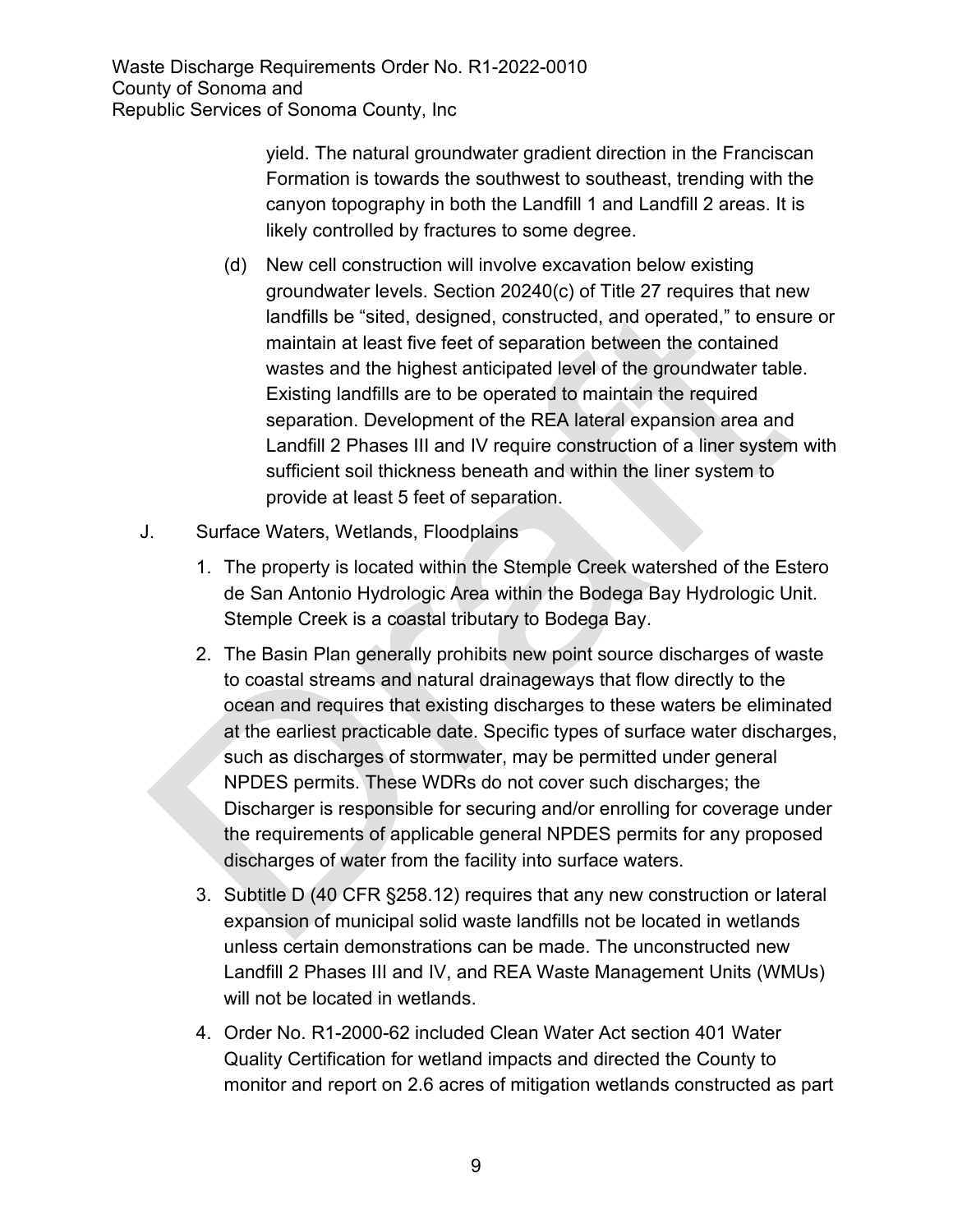> of the project. The County complied with these requirements and is not obligated to provide further demonstration to fulfill the requirements of 40 CFR section 258.12, except that the project must be designed in a manner that ensures that any remaining wetland soils or wetland hydrology in this area do not impair the integrity of the new landfill units nor their ability to protect natural ecological resources.

- 5. The JTD provides a map showing the 100-year floodplain and the disposal facility location that demonstrates the CDS is not located within a 100-year floodplain zone.
- K. Precipitation and Stormwater
	- 1. The facility receives about 30 inches of average annual precipitation as shown by the isohyetal map of normal annual precipitation prepared by the Sonoma County Water Agency (1983). About 95 percent of the storm events occur between the months of November and April. The mean annual evaporation is 43.67 inches, as published by the California Department of Water Resources for Sonoma County (December 1996- November 1997).
	- 2. The 100-year, 24-hour precipitation event for the property is 8.42 inches, according to the National Oceanic and Atmospheric Administration (NOAA) Atlas 14, Volume 6, Version 2.
	- 3. This Order does not replace or supersede the Statewide General NPDES Permit for Stormwater Discharges Associated with Industrial Activities (Industrial General Permit) or the Statewide General NPDES Permit for Discharges of Stormwater Associated with Construction Activities (Construction General Permit). The Discharger must ensure and certify that existing operations and proposed new construction and activities are comply with relevant stormwater general permits. Both permits require the Discharger to develop and implement a Storm Water Pollution Prevention Plan (SWPPP) to address a facility's or project's pollutants of concern and identify Best Management Practices (BMPs) to reduce those pollutants in stormwater.
	- 4. Stormwater run-on and runoff from the facility is controlled in a series of perimeter ditches, storm drains, down chutes, and sedimentation ponds located throughout the facility. The conveyances route stormwater to sedimentation basins. The sedimentation basins retain runoff, provide for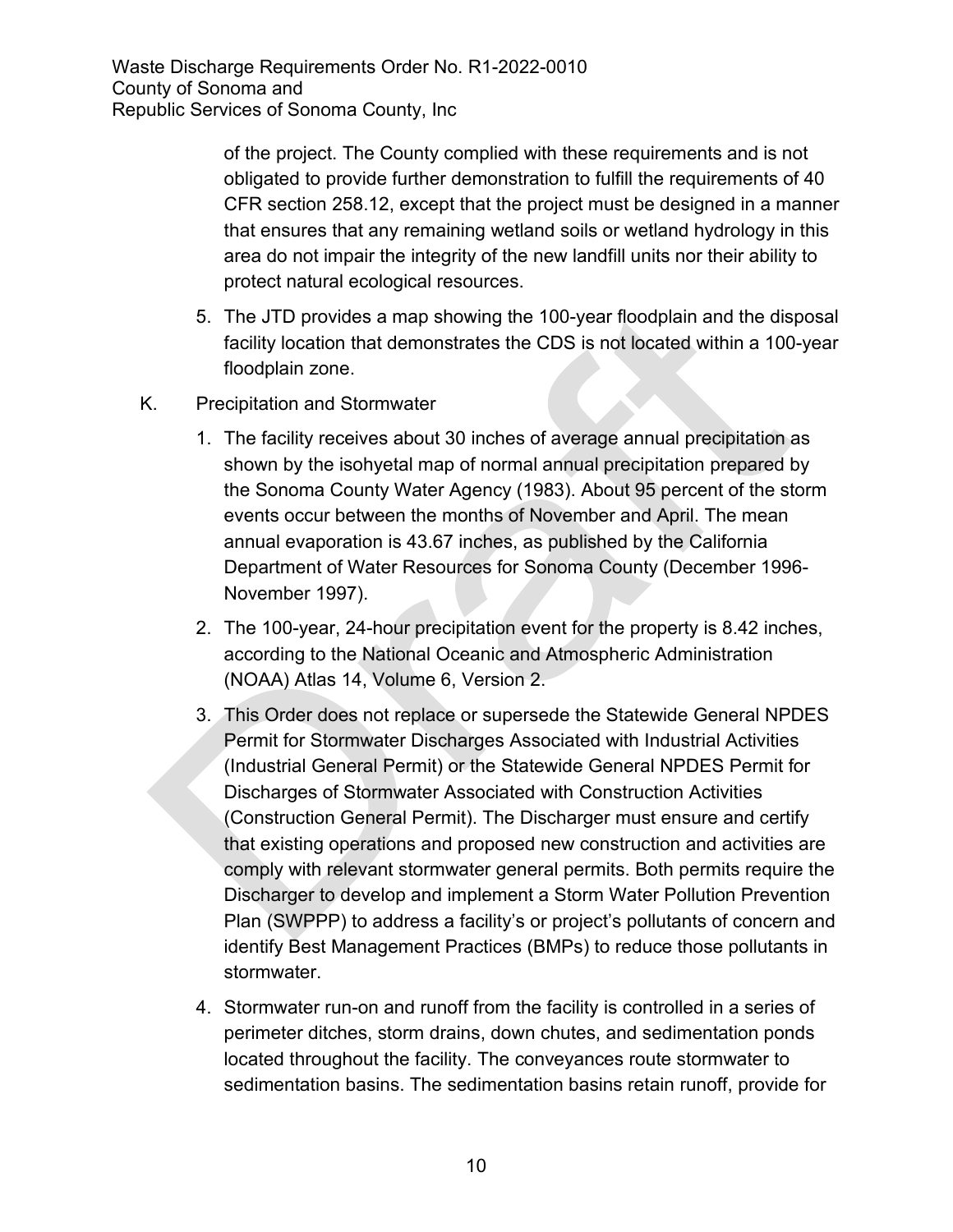> evaporation, and allow suspended solids to settle before discharge to the two unnamed tributaries that flow to Stemple Creek.

- 5. The JTD demonstrates that the onsite surface water drainage system and sedimentation basins are adequately sized to accommodate peak flows and volumes associated with the 100-year, 24-hour storm. This Order requires that the Discharger report annually on the adequacy of onsite drainage collection, conveyance, treatment, and storage features.
- L. Landfill 1 Corrective Actions
	- 1. Dating from a detected and confirmed release of waste constituents from Landfill 1 in 1995, the County has conducted monitoring, investigative, and remediation activities as part of evaluation monitoring and corrective action programs for Landfill 1. WDRs Order No. R1- 2004-0040 summarized those efforts from 1995 through 2004 and included a time schedule directing the County to increase its efforts to abate the build-up of leachate in Landfill 1 and to mitigate releases of leachate and landfill gas migration towards the East Canyon. In compliance with the time schedule, the County and its consultants studied and assessed the presence and mechanisms for leachate generation and migration potential from Landfill 1.
	- 2. In 2005, the County's consultant prepared a site conceptual model demonstrating that through a system including leachate extraction wells, gravity drains, collectors, sumps, and pumps, an inward hydraulic gradient can be maintained within Landfill 1, resulting in a net removal of approximately 10 million gallons of leachate per year from Landfill 1.
	- 3. The Monitoring and Reporting Program (MRP, B. 5.) attached to this Order requires that the Discharger periodically report on and confirm the performance and effectiveness of the corrective action effort as it undergoes modification through the new phases of construction and site operations.

#### M. Landfill 2 Corrective Actions

1. In 2003, groundwater samples from the groundwater interception and diversion underdrain system began showing concentrations of waste constituents indicating a release or releases from Landfill 2, Phases I and II. Subsequent investigation attributed possible sources of these releases to a design failure in the liner anchor trench construction and leachate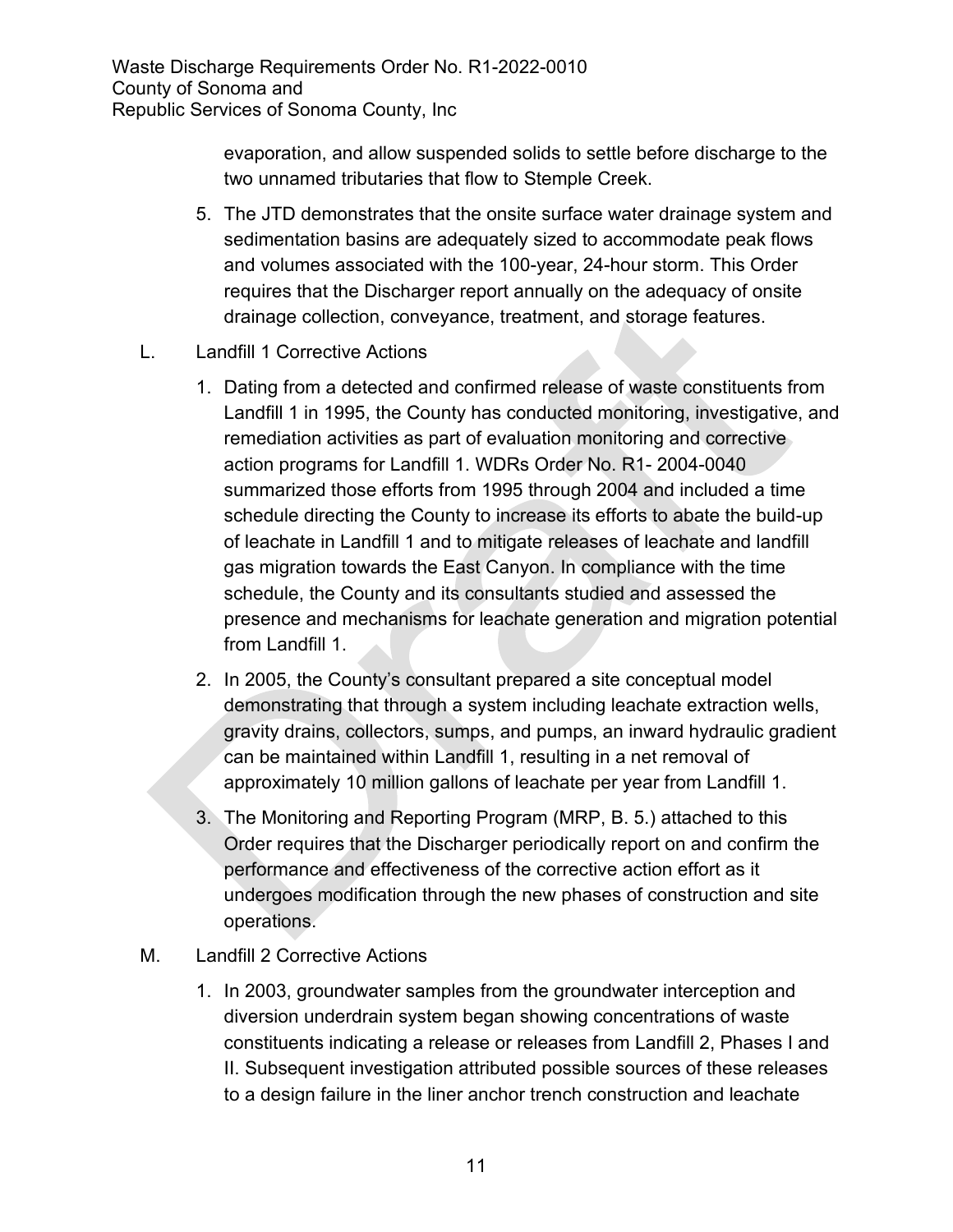> migration to groundwater during repair work to a landfill gas condensate line. The County also reported breaches in the Landfill 2 liner occurring both during liner construction as well as during active landfill operations.

- 2. These findings have been addressed; recent groundwater monitoring reports show low or decreasing levels of constituents of concern and the corrective actions undertaken by the County have been effective in mitigating and reducing water quality impacts.
- 3. Monitoring required under this Order will include continued sampling from corrective action monitoring points used to date to measure and document contaminant concentrations associated with releases from Landfill 2.
- N. Waste Management Unit Design
	- 1. The minimum standards prescribed under CCR Title 27 and Federal Subtitle D are intended to help prevent degradation of waters of the State. The California regulations allow Regional Water Boards to impose more stringent standards to address regional and site-specific conditions.
	- 2. The Regional Water Board has judged it reasonable and appropriate for the protection of water quality to require a minimum 5 feet of separation between the bottom of waste (recognized by the North Coast Regional Water Board as being the bottom of the leachate collection and removal system/leakage detection system below the upper liner). Further, the Regional Water Board also believes it reasonable and appropriate to require a liner design that provides built-in redundancy and that will withstand anomalies in the normal range of field stresses that designers assume a Class III landfill liner is likely to encounter.
	- 3. The Federal liner design criteria for new MSW landfills, and lateral expansions of existing landfills, are:
		- (a) A LCRS with the capacity to convey all leachate that reaches the liner to a sump, without relying on unlined or clay-lined conveyances.
		- (b) A single synthetic liner at least 30 mil thick (at least 60 mil if HDPE)
		- (c) A minimum of 2 feet of compacted soil with a hydraulic conductivity of 1x10-7 cm/sec (0.1 feet/year) or less.
	- 4. CCR Title 27 requires MSW landfills be sited where soil characteristics, distance from waste to ground water, and other factors will ensure no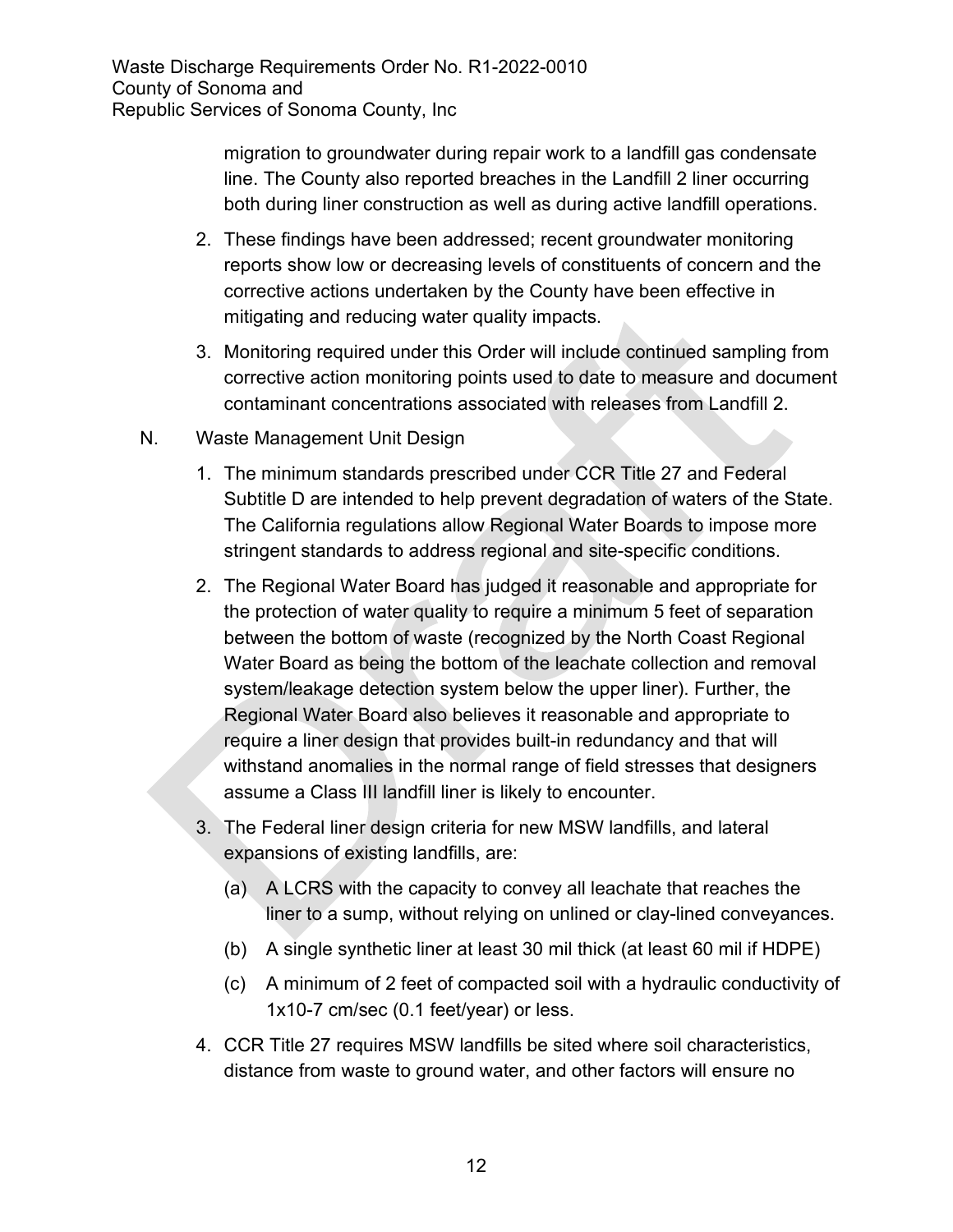> impairment of beneficial uses of surface water or groundwater beneath or adjacent to the landfill.

- (a) If site characteristics alone do not ensure protection of the quality of ground water or surface water, Class III landfills are required to have a single clay liner with hydraulic conductivity of 1x10-6 cm/sec or less.
- (b) State Water Board Resolution No. 93-62 finds that single clay liners will only delay rather than prevent leachate leakage and requires the use of composite liners that at a minimum meet the Federal Subtitle D requirements.
- (c) Resolution No. 93-62 also finds that where sideslopes are demonstrated to be too steep to allow construction of a composite liner meeting the minimum prescriptive standard design, an alternative composite liner or 60-mil synthetic liner may be substituted, if it is demonstrated that the liner design will meet the Subtitle D performance requirement.
- 5. The Landfill 1 footprint is unlined, and it is exempt from current State and Federal containment criteria. However, because there has been a release from the WMU, the WMU must comply with the CCR Title 27 requirements for monitoring and corrective action. Furthermore, given the releases from the WMU, this Order requires that new waste placed on top of Landfill 1 be isolated and managed separately from the existing wastes.

# O. Construction

- 1. The construction sequence is expected to include completion of the REA following by Landfill 2 Phases III, IV, and V. New construction will be subject to Regional Water Board review and approval.
- 2. Within each phase, construction will begin with surface preparation, construction of drainage layers, base liner, access roads and infrastructure, MSW placement, and incremental extensions first of an operations layer on the placed liner and then incremental installation of the preferential pathway liner over the adjacent Landfill 1, placement of daily, then eventually intermediate cover, and concurrent construction of interim and permanent surface water-management system features (including drainage ditches, piping, and sedimentation ponds).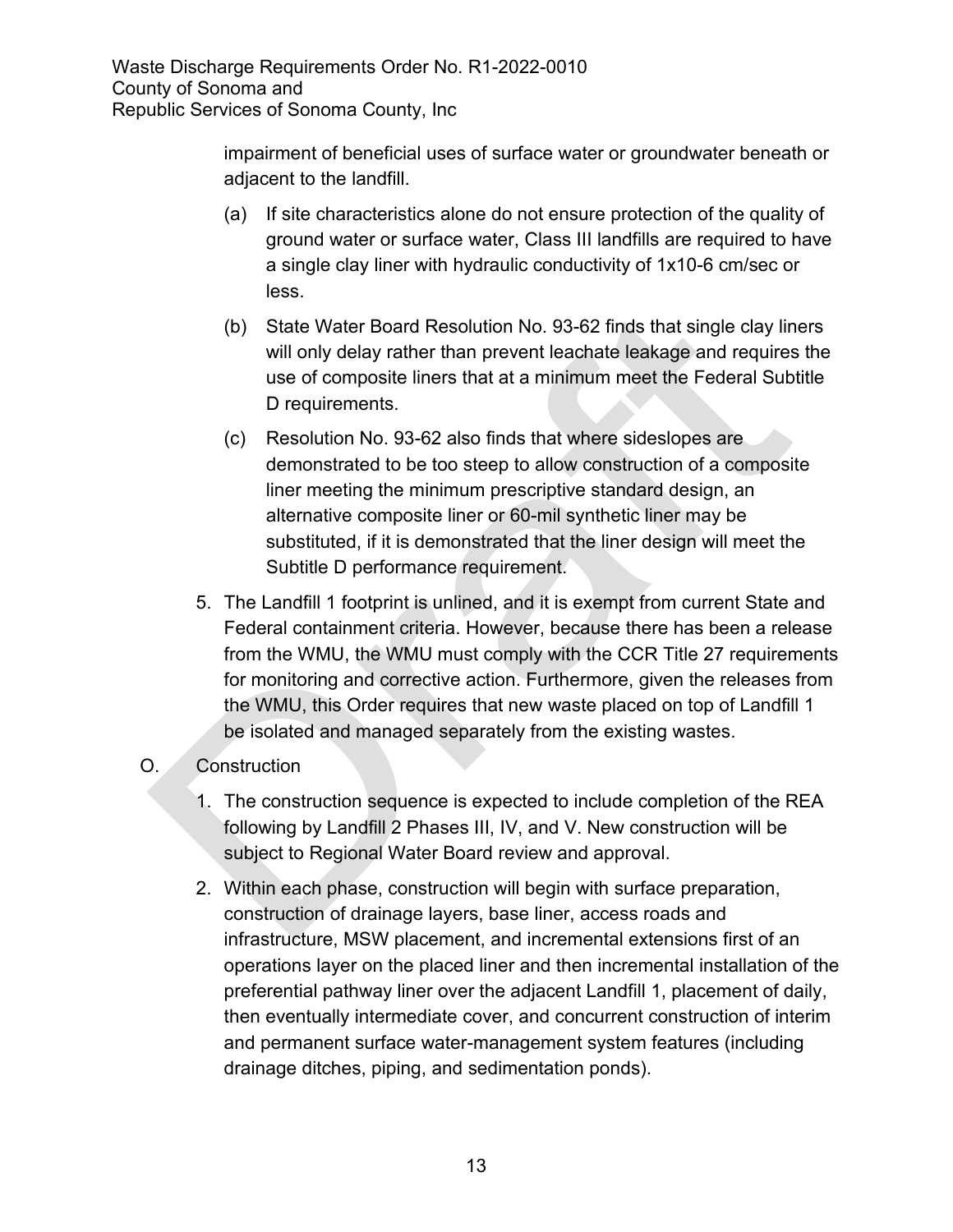- 3. Construction will involve significant soil excavation from the areas to be lined and stockpiling and will also require additional earthen material sourced from offsite locations as well as the West Canyon. The Discharger and/or its contractors will be responsible for developing and implementing a SWPPP to ensure that earthen materials disturbed, stored, placed, or otherwise managed in a manner that results or could result in the discharge of waste during the course of each construction project are properly located, contained, and controlled to prevent discharges to receiving waters located within and adjacent to the property.
- 4. CCR Title 27 section 20200 specifies WMU construction standards, including a requirement to construct liner and cap components in accordance with an approved Construction Quality Assurance (CQA) Plan that includes specific testing and reporting requirements. The CQA Plans for new cell construction and landfill closure will be subject to Regional Water Board review and approval.
- P. Operations
	- 1. CCR Title 27, Subchapter 4, Article 1 (§20510- 20660) specifies landfill operations requirements, for the most part applicable to operational aspects subject to oversight by CalRecycle or by the Sonoma County Division of Environmental Health. The JTD includes an Operations Plan that notes onsite personnel will be trained to ensure that they are wellversed in environmental controls.
	- 2. Operational areas on the property are subject to coverage under the Industrial General Permit, which requires preparation and implementation of a SWPPP and a Spill Response Plan intended to protect surface waters from releases associated with project operations.
	- 3. The CEQA Addendum (discussed below), indicates that operations will be conducted under an Operational Quality Assurance (OQA) plan that includes provisions intended to protect the liner at vulnerable times (initial waste placement over the operations layer) and locations (e.g., anchor trench).
	- 4. This Order directs the Discharger to develop and/or provide information about proposed operator training and oversight to increase operator awareness about the need for liner protection, to confirm that operations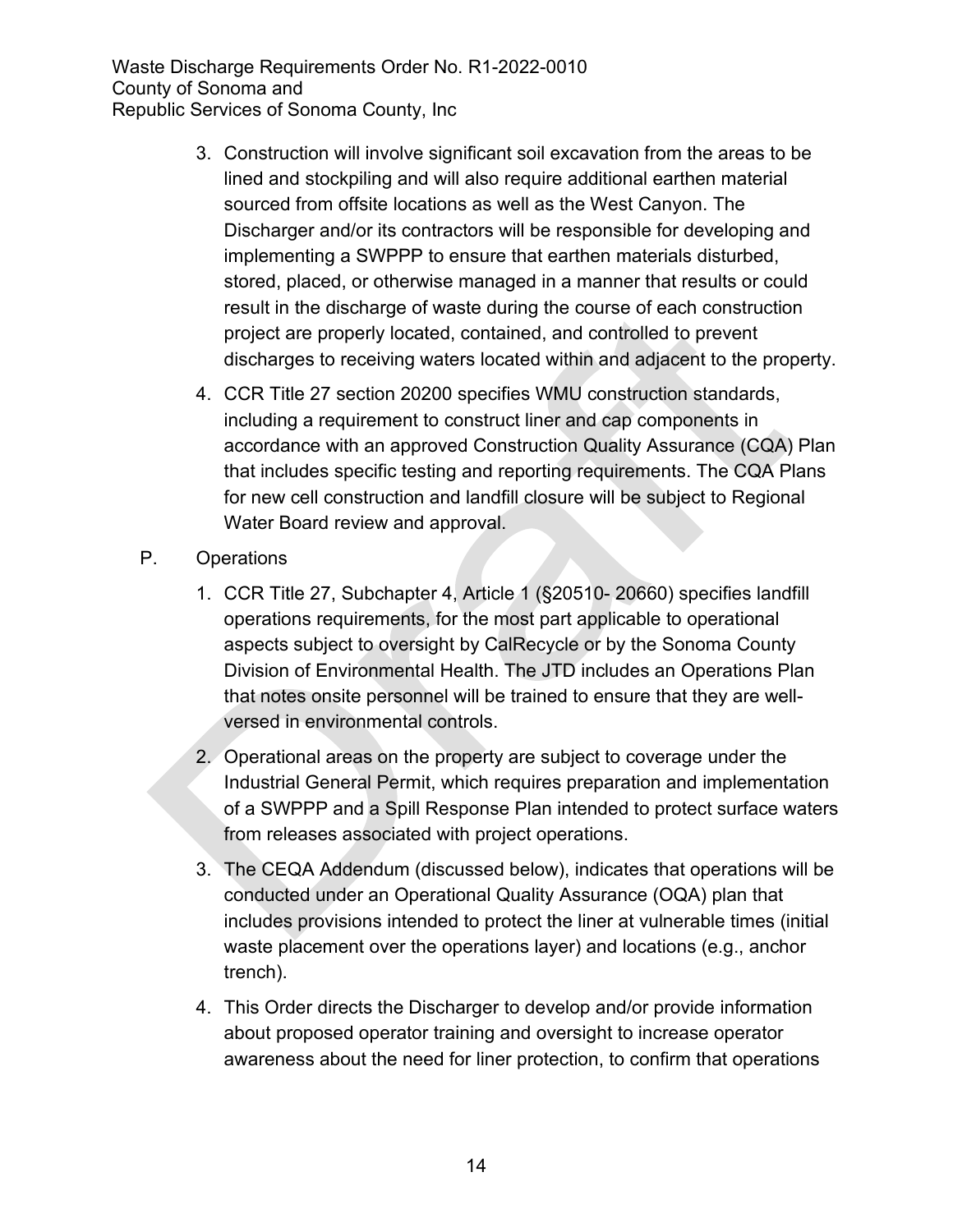> on the liner are being conducted in a protective manner, and to identify any damage and/or potentially damaging activity that should be corrected.

- Q. Monitoring
	- 1. Groundwater, surface water, and unsaturated zone monitoring must comply with the requirements of CCR Title 27, sections 20380-20435. The Discharger is presently monitoring existing units at the facility under MRP No. R1-2015-0006. This Order provides an updated MRP to address REA construction and the results of recent groundwater and leachate monitoring.
	- 2. Attachment "J" shows surface, groundwater, and landfill gas monitoring locations for both the existing and the proposed WMUs. The facility monitoring program does not currently include a vadose zone monitoring component. If a monitorable vadose zone is identified during facility development or future investigations, it may be appropriate and necessary to modify the facility MRP to include a vadose zone monitoring element.
- R. Closure
	- 1. An approximately 8.6-acre area of the south face of Landfill 1 has been construction closed. The remainder of Landfill 1, the REA, and Landfill 2 will be closed when the units reach their final design grades. Preliminary Closure and Post-Closure Maintenance Plans are included in the JTD.
	- 2. CCR Title 27, section 21090 requires that landfill caps include an impermeable layer comprised of a minimum of 1 foot of compacted soil with a permeability equal to or less than 1x10- 6 cm/sec, but no more permeable than the liner beneath that portion of the cap. Alternative designs meeting this standard may be proposed.
	- 3. The Discharger proposes using 60-mil HDPE as the low permeability barrier over Landfill 1 and the REA and using a composite liner comprised of 60-mil HDPE and a GCL over Landfill 2. Both designs would include a 2-feet-thick soil foundation layer.
	- 4. At closure, perimeter slopes will be 3:1 or less with 15-feet-wide benches every 50 vertical feet or less. The drainage channels and the top deck will have minimum 3 percent slopes.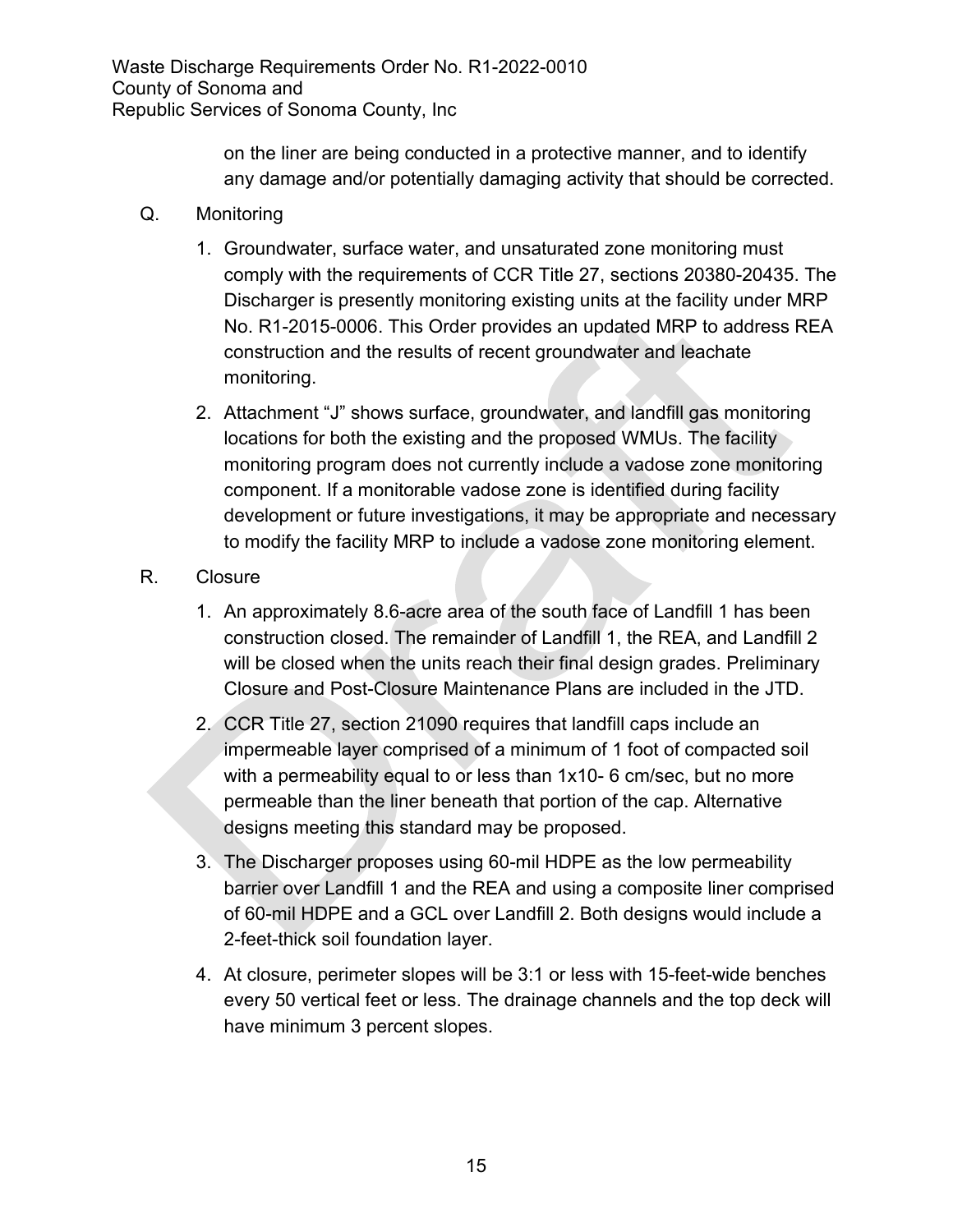- 5. The JTD includes slope stability analyses for the final closed landfill configuration demonstrating acceptable factors of safety and displacement under seismic loadings and saturated conditions.
- 6. Final closure design is subject to further review and Regional Water Board consideration at a future date prior to and closer to execution (Attachment H).
- S. Financial Assurances
	- 1. The financial assurance mechanisms consist of an insured Bond for closure, post-closure maintenance and corrective actions. Monies are funded and reviewed annually in accordance with an approved estimate, as waste is discharged to the landfill.
	- 2. The Discharger is required to update approved cost estimates annually to account for inflation and to recalculate the closure costs every five years using current costs (typically concurrent with the LEA/CalRecycle 5-year Solid Waste Facilities Permit review). In accordance with CCR Title 27, section 21820, subdivision (a), cost estimates shall be based on the cost of hiring a third party to close the landfill in accordance with the submitted closure plan.
	- 3. The construction cost estimates for future areas proposed for preliminary or final closure shall, where applicable, reflect actual unit costs as incurred in the construction of that closure project.
	- 4. The Discharger has provided cost estimates, adjusted for 2020 inflation, of \$30,978,000 for Closure, \$36,523,977 for Post Closure Maintenance and \$937,585 for Corrective Action () to cover the costs of for a known or reasonably foreseeable release (KRFR) at the facility. The JTD includes an updated potential release scenario and costs, accounting for substantial capital improvements that have been previously constructed, primarily the leachate pipeline connection to the sanitary sewer, thus substantially reducing leachate trucking costs. The cost estimate includes future additions to the leachate extraction well system and potential future corrective action monitoring wells. Regional Water Board staff have approved the plan and amount funded. The financial assurance mechanism is a Bond. The Discharger must review the KRFR scenario and cost estimate annually, update as appropriate, and so document in the annual monitoring report.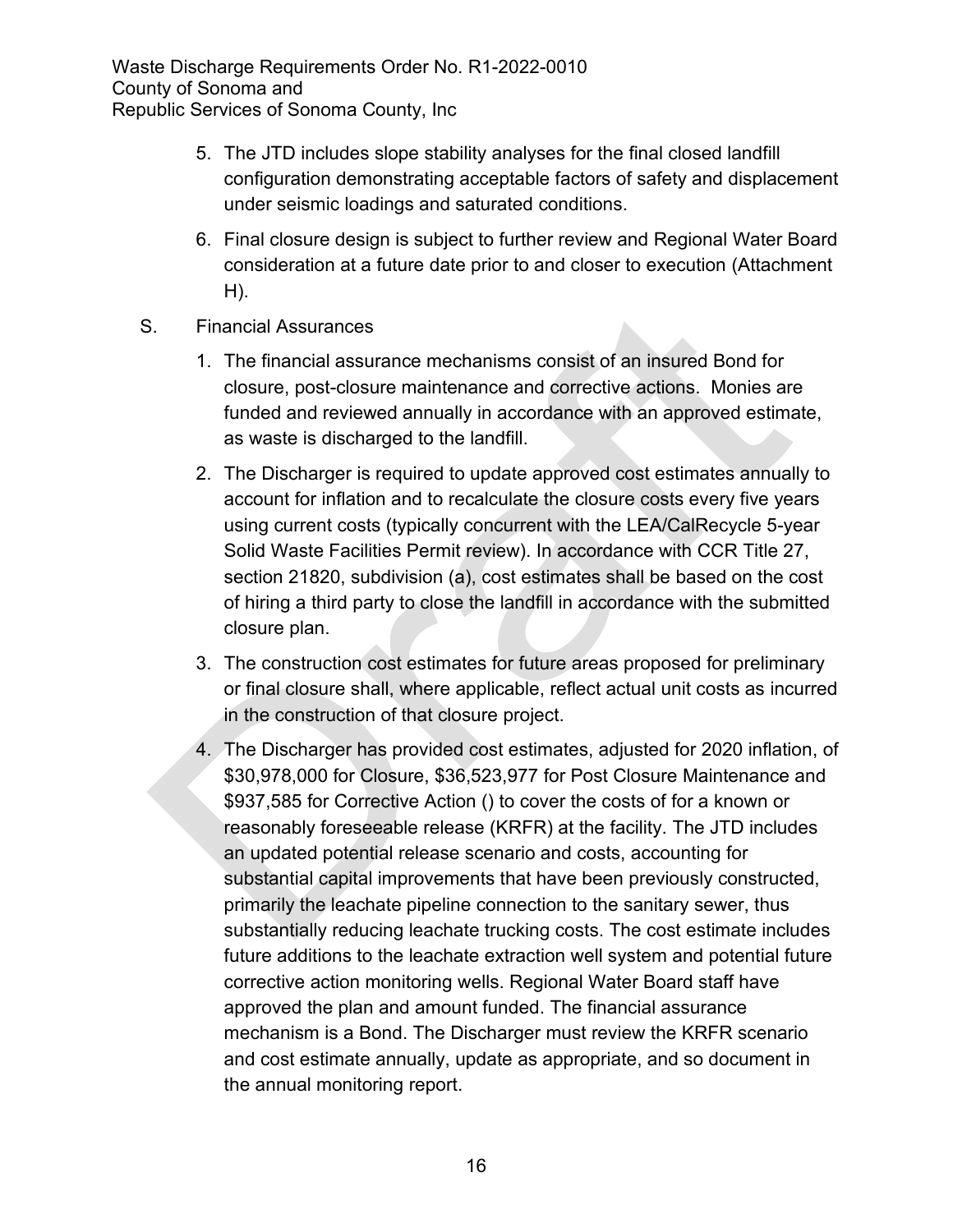- T. Antidegradation Policy
	- 1. State Water Board Resolution No. 68-16, "Statement of Policy with Respect to Maintenance of High-Quality Waters in California", (Antidegradation Policy) requires that whenever the existing quality of water is better than the quality established in policies as of the date on which such policies become effective, such existing high quality must be maintained. Any change in the existing high quality is allowed by that policy only if it has been demonstrated to the Regional Water Board that any change will be consistent with maximum benefit to the people of the State and will not unreasonably affect present and anticipated beneficial use of such water and will not result in water quality less than that prescribed in the policies. The policy further requires that dischargers meet WDRs that will result in the best practicable treatment or control of the discharge necessary to assure that pollution or nuisance will not occur and that the highest water quality consistent with maximum benefit to the people of the State will be maintained.
	- 2. The Antidegradation Policy measures the baseline water quality as that existing in 1968 and defines high quality waters as the best quality achieved since that date. The County has been investigating and implementing corrective action measures for releases associated with both Landfills 1 and 2 as releases have been identified and has demonstrably reduced and mitigated the impacts associated with those releases. The County has been diligent in implementing and refining its corrective action efforts associated with past releases and degradation to receiving waters.
	- 3. The landfill design implements current State and Federal standards intended to protect human health and the environment and to protect against water quality impairment. The Regional Water Board has required containment measures above the minimum prescriptive standards contained in those regulations and has required that the discharger maintain a 5-foot separation to groundwater in the bottom of the new WMUs, and the discharger has provided modeling information indicating that this design will result in no release and, therefore, no degradation to underlying State waters.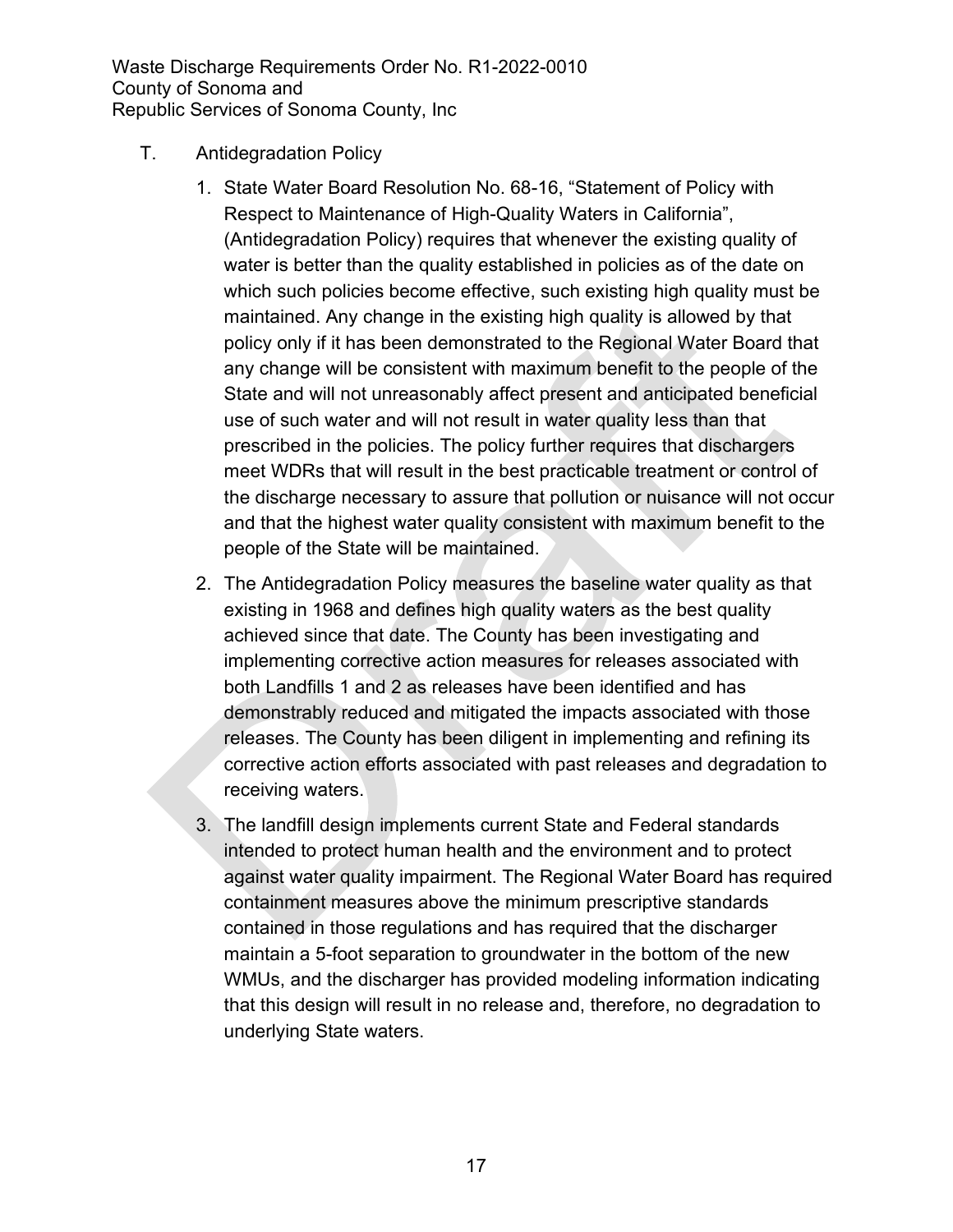- 4. The discharger is implementing additional operational controls to protect new liner at locations and during periods when it may be vulnerable to damage.
- 5. Collectively, implementation of these requirements constitutes the best practicable treatment and control of the discharge in accordance with the Antidegradation Policy. The permitted discharge is consistent with the Antidegradation Policy, and the net impact on existing water quality will be insignificant.
- U. CEQA and Other Considerations
	- 1. In 1998, Sonoma County Board of Supervisors (County), the lead agency under the California Environmental Quality Act (CEQA), certified two separate Environmental Impact Reports (EIRs) (August 18, 1998 and December 15, 1998). The EIRs identified significant environmental impacts associated with the landfill expansion project and the reasonably foreseeable REA project and included a site mitigation plan for each significant impact. As responsible agency, the Regional Water Board considered the EIRs when it adopted Order No. R1-2000-62.
	- 2. Pursuant to CCR Title 14, section 15164, the County developed an Addendum to the 1998 EIRs dated May 25, 2012, The Addendum included an analysis of the factors that would trigger the need to prepare a subsequent EIR under CCR Title 14, section 15162, subdivision (a). The County concluded that although there are some minor changes in the project and project circumstances, these changes will not result in any new significant effects, or substantially more severe significant effects than previously examined. The Addendum concluded there would be no anticipated new or worsened water quality impacts. The Regional Water Board concurred with this determination, on June 13, 2012. the County posted its Notice of Determination for that Addendum.
	- 3. The Regional Water Board considered the collective CEQA documentation and mitigation measures for the facility and has determined that compliance with this Order will mitigate any potential adverse water quality impacts.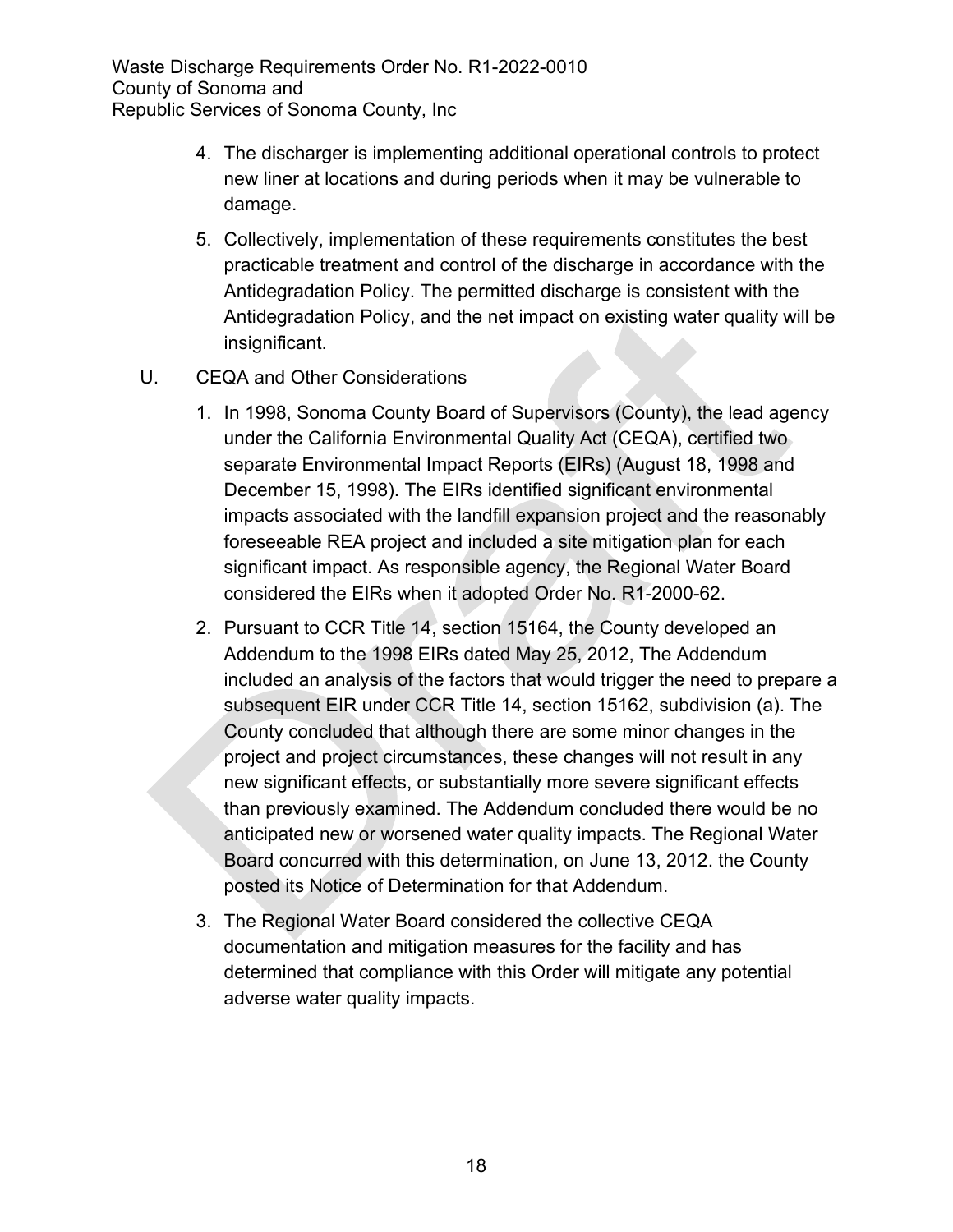- V. Procedural Requirements
	- 1. All local agencies with jurisdiction to regulate land use, solid waste disposal, air pollution and to protect public health have approved the use of this facility for the discharges of waste to land stated herein.
	- 2. The Regional Water Board has notified the Discharger and interested agencies and persons of its intent to prescribe WDRs for the discharge and has provided them with an opportunity to submit their written comments and recommendations.
	- 3. The Regional Water Board, in a public meeting, heard and considered all comments pertaining to this facility and discharge.
	- 4. Any person aggrieved by this action of the Regional Water Board may petition the State Water Board to review the action in accordance with Water Code section 13320 and CCR, title 23, sections 2050 and following. The State Water Board must receive the petition by 5:00 p.m., 30 days after the date of this Order, except that if the thirtieth day following the date of this Order falls on a Saturday, Sunday, or state holiday, the petition must be received by the State Water Board by 5:00 p.m. on the next business day. Copies of the law and regulations applicable to filing petitions will be provided upon request or may be found on the California Waterboards Water Quality Petitions webpage:

(https://www.waterboards.ca.gov/public\_notices/petitions/water\_quality)

THEREFORE, IT IS HEREBY ORDERED that WDRs Order Nos. R1-2013-0003 as amended by R1-15-0006 be rescinded, and that the Discharger, in order to meet the provisions contained in Division 7 of the California Water Code and regulations adopted thereunder, shall comply with the following:

# **III. Prohibitions**

- A. Disposal of waste to areas outside of the constructed waste footprint boundary as certified and approved by the Executive Officer, is prohibited.
- B. The discharge of "hazardous waste" and "designated waste" at this facility is prohibited. The discharge of leachate from the landfill units and LCRSs to receiving waters is prohibited. For the purposes of this Order, the terms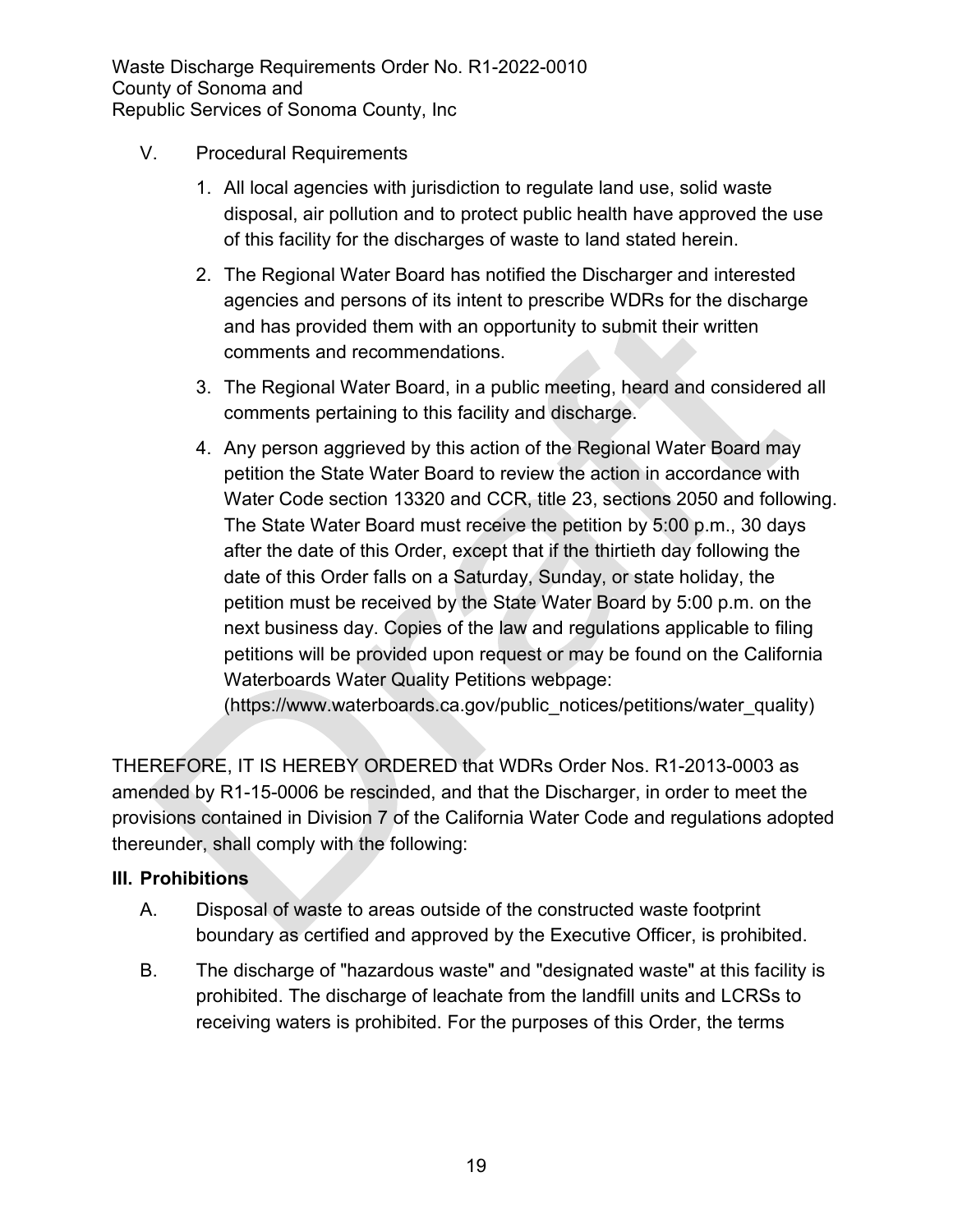"hazardous waste" and "designated waste" are as defined in Title 27 of the CCR.

- C. The discharge of waste including solids, liquids, leachate, or landfill gas to surface water, surface water drainage systems or groundwater is prohibited.
- D. The Discharger shall not cause the concentration of any Constituent of Concern<sup>[1](#page-19-0)</sup> to exceed its respective concentration limit in any monitoring medium. The concentration limit for each monitoring parameter will be set at the background concentration. Data analysis will be performed in accordance with the MRP.
- E. Discharges of waste to either a landfill unit that has not received wastes or to a lateral expansion of a landfill unit are prohibited, unless the discharge is to an area equipped with a containment system which meets requirements in the Specifications of this Order.
- F. The discharge of liquid or semi-solid waste (i.e., waste containing less than 50 percent solids) to Landfill 1, Landfill 2, or the REA is prohibited, with the following exceptions:
	- 1. De-watered sewage or water treatment sludge as provided in CCR, Title 27, section 20220, subdivision (c) may be disposed of on lined areas.
	- 2. Leachate may be used for dust control over lined areas with the written approval of Board staff.

<span id="page-19-0"></span><sup>&</sup>lt;sup>1</sup> Constituent of Concern means any waste constituent(s), reaction product(s), and hazardous constituent(s) that is reasonably expected to be in or derived from waste contained in a WMU.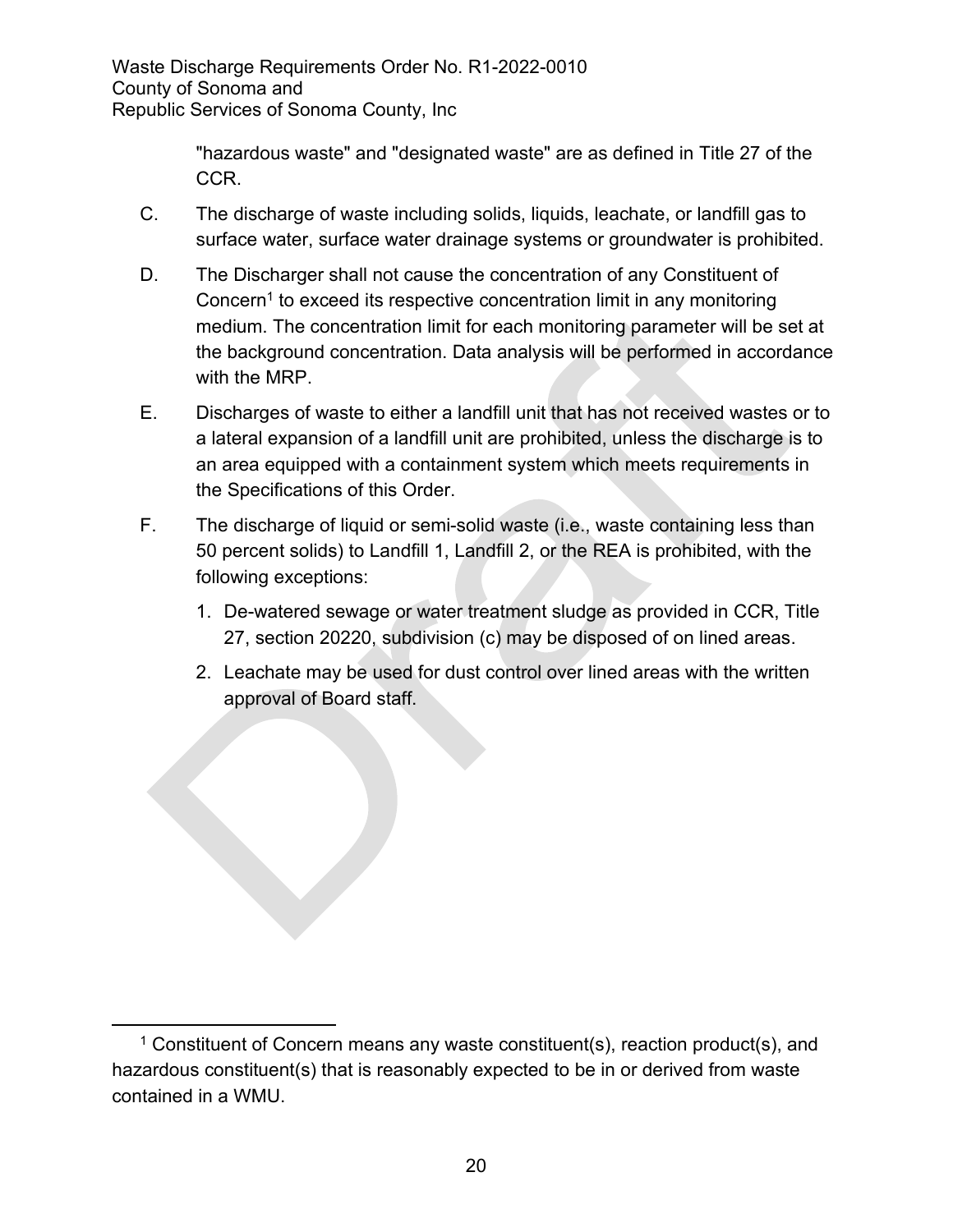- G. The discharge of solid waste containing free liquid or moisture in excess of the waste's moisture holding capacity to any portion of the Class III WMUs permitted under this Order is prohibited.
- H. Ponding of liquids, including rainfall runoff and leachate, over solid waste disposal cells is prohibited.
- I. The disposal of containerized liquids at this facility is prohibited.
- J. The discharge of waste to ponded water from any source is prohibited.
- K. The discharge of waste to surface waters or within 50 feet of surface waters is prohibited.
- L. The discharge of wastes which have the potential to reduce or impair the integrity of containment structures or which, if commingled with other wastes in the unit, could produce violent reaction, heat or pressure, fire or explosion, toxic by-products, or reaction products which require a higher level of containment than provided by the unit, are "restricted hazardous wastes", or could impair the integrity of containment structures, is prohibited.
- M. The disposal of wastes containing more than one percent by weight friable asbestos is prohibited.
- N. The discharge of landfill wastes, including VOC-impacted groundwater, to a stormwater sedimentation basin, is prohibited.
- O. The discharge of wastes from activities occurring upon or within the landfill footprint to stormwater sedimentation basins, surface, and/or ground water is prohibited.
- P. The discharge of any waste in any manner not specifically described in the Findings or addressed in the Specifications and regulated by this Order is prohibited.
- Q. Creation of a pollution, contamination, or nuisance, as defined by Water Code section 13050, is prohibited.
- R. The retention of more than 30 centimeters of leachate over the liner in any Subtitle D lined WMU is prohibited pursuant to 40 CFR section 258.40.

# **IV. Specifications**

- A. General Specifications
	- 1. The discharge of wastes shall not cause water quality degradation by allowing a statistically or non-statistically significant increase over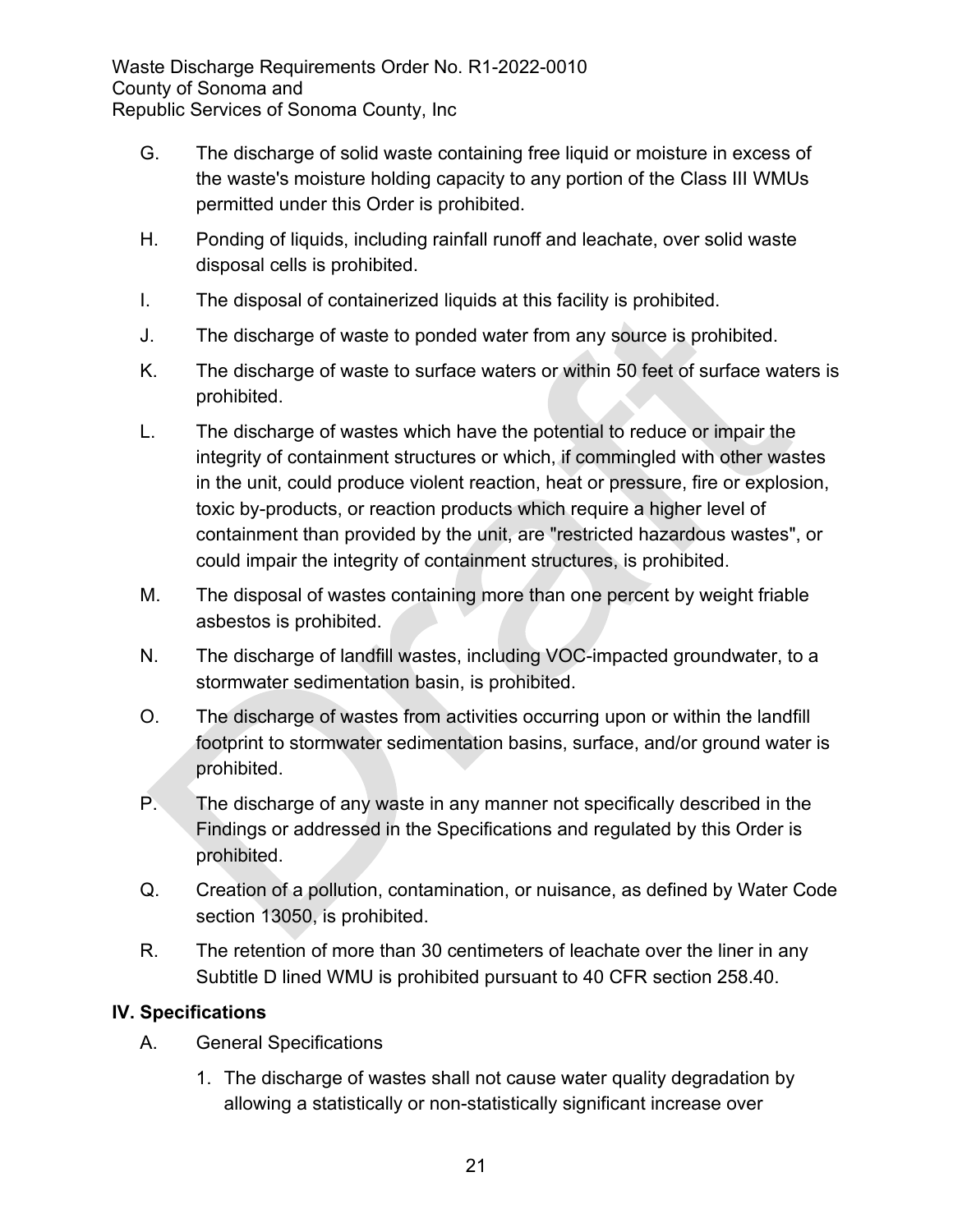> background or baseline concentrations as determined in accordance with the MRP.

- 2. Wastes shall only be discharged into, and shall be confined to, the landfill units specifically designed for their containment.
- 3. New landfill units and lateral expansions shall not be located in wetlands unless the Discharger has successfully completed, and the Regional Water Board has approved, all demonstrations required for such discharge under 40 CFR section 258.12, subdivision (a).
- 4. Leachate generation by a landfill unit shall not exceed 85 percent of the design capacity of the leachate sump pump. If leachate generation exceeds this value or if the depth of fluid in an LCRS exceeds the volume allowing for efficient pump operations, then the Discharger shall immediately cease the discharge of sludges and other high- moisture wastes to the landfill unit and shall notify the Regional Water Board in writing within seven days. Notification shall include a timetable for corrective action necessary to reduce leachate production and/or for increasing leachate removal capacity.
- 5. Waste discharged at this facility shall be provided with approved daily and intermediate cover material. The active face shall receive an appropriate daily cover to minimize contact water runoff and leachate production. All inactive areas (as defined in CCR Title 27, section 20164) shall be capped with at least one foot of clean, earthen material or approved intermediate cover material, compacted, and graded to drain from the active area.
- 6. All rainfall that contacts waste in the open face and then leaves the open face as runoff is contact water and shall be collected and controlled as leachate. Contact water shall not be allowed to pond on the waste surface.
- 7. Treated Wood Waste (TWW) may be disposed of at the Landfill under the following conditions:
	- (a) Discharge of TWW shall only be to composite-line portions of the CDS.
	- (b) The TWW is managed so as to prevent scavenging.
	- (c) Any management of TWW at the CDS at the landfill prior to disposal, or in lieu of disposal, complies with applicable Health and Safety Code requirements.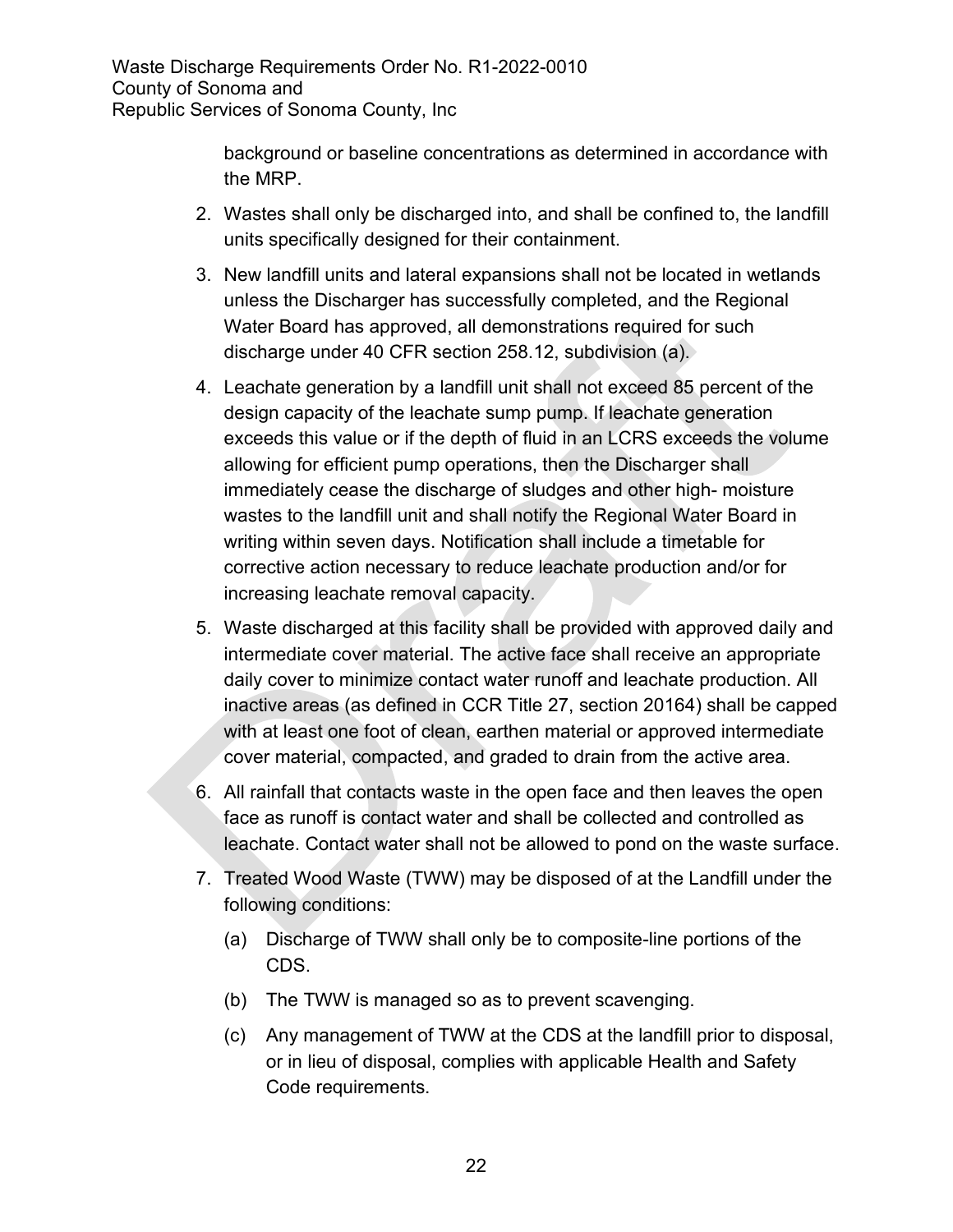- (d) TWW disposal shall be discontinued if monitoring of the composite lined portion of the CDS units where TWW disposal has occurred indicated a verified discharge until corrective action results cessation of the discharge.
- B. WMU Construction Specifications
	- 1. All ongoing and future phases of construction shall be in accordance with the applicable provisions of Title 27 and this Order and approved by the Executive Officer prior to operation.
	- 2. WMU containment structures shall be designed and constructed under the direct supervision of a California registered civil engineer, or a certified engineering geologist, and shall be certified by that individual as having been constructed in accordance with Regional Water Board approved plans and specifications. Designs shall include a CQA Plan, the purpose of which is to:
		- (a) Demonstrate that the WMU has been constructed according to the specifications and plans approved by the Regional Water Board.
		- (b) Provide quality control on the material and construction practices used to construct the WMU and prevent the use of inferior products and/or materials which do not meet the approved design plans and specifications.
		- (c) A final construction CQA report shall be submitted for approval by the Executive Officer after each phase of construction and prior to the discharge of waste into the constructed phase.
		- (d) The final construction CQA report shall include, but not be limited to, as-built plans for the WMU, a CQA report with a written summary of the CQA program and all test results, analyses, and copies of the inspector's original field notes, and a certification as described in the Landfill Specifications, below.
	- 3. Materials used to construct liners shall have appropriate physical and chemical properties to ensure containment of discharged waste over the operating life, closure, and post closure maintenance period of the WMU.
	- 4. Clay liners shall have a maximum hydraulic conductivity of 1 x 10-7 cm/sec and, a minimum relative compaction of 90 percent or as practical and specified in the JTD and construction documents to avoid damage to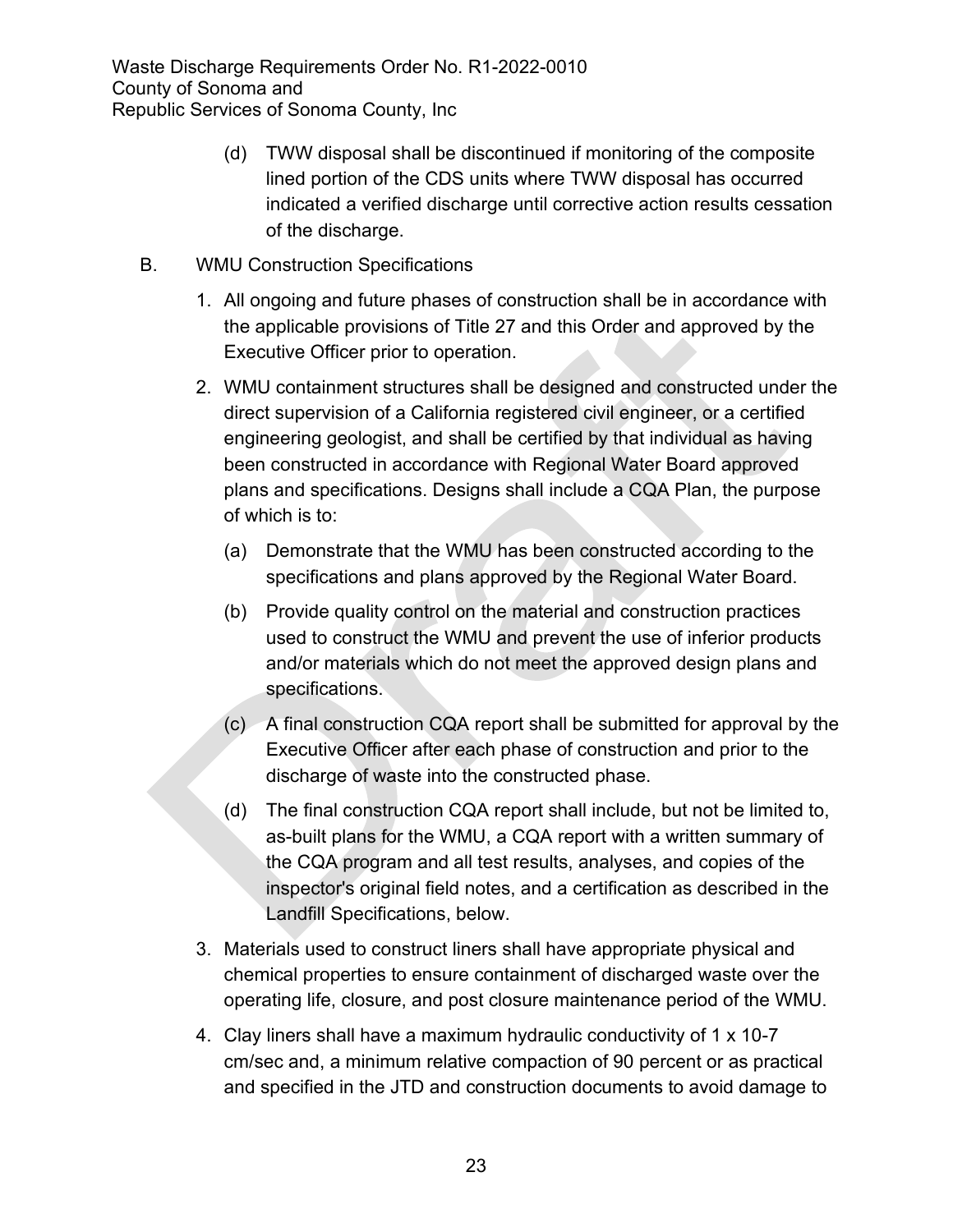the underlying geosynthetic liner. Compacted clay layers in landfill caps shall have a maximum hydraulic conductivity of 1 x 10-6 cm/sec or be equal to the hydraulic conductivity of the bottom liner system or underlying geologic material, whichever is less permeable, and a minimum relative compaction of 90 percent. Hydraulic conductivities of liner materials shall be measured by laboratory tests using solutions with similar properties as the fluids that will be contained. Hydraulic conductivities of cap materials shall be measured by laboratory tests using water. Hydraulic conductivities measured through laboratory methods shall be confirmed by field-testing in accordance with this Order and MRP. Construction methods and quality assurance procedures shall be sufficient to ensure that all parts of the liner and cap meet the hydraulic conductivity and compaction requirements.

- 5. LCRSs shall be designed, constructed, and maintained to collect and transmit twice the anticipated daily volume of leachate generated by the WMU and to prevent the buildup of hydraulic head exceeding a depth of one foot on the underlying liner at any time. The depth of fluid in any LCRS sump shall be kept at or below the level needed to ensure efficient pump operation (Attachments G and H).
- 6. This Order requires the following liner designs for the new lateral expansion and vertical expansion WMUs (Attachments D-I).
	- (a) Base Liner Design, Landfill 2, Phases III, IV, and REA (from top to bottom):
		- i. Minimum 2 feet of soil operations layer
		- ii. 8-oz per square yard geotextile
		- iii. 1-foot-thick LCRS composed of granular material
		- iv. 16-oz per square yard geotextile cushion
		- v. 60-mil HDPE
		- vi. 2 feet of 1x10-7 cm/sec compacted clay
		- vii. 16-oz per square yard geotextile cushion
		- viii. 1 foot of sand (leak detection layer)
		- ix. 60-mil HDPE
		- x. 1 foot of 1x10-7 cm/sec compacted clay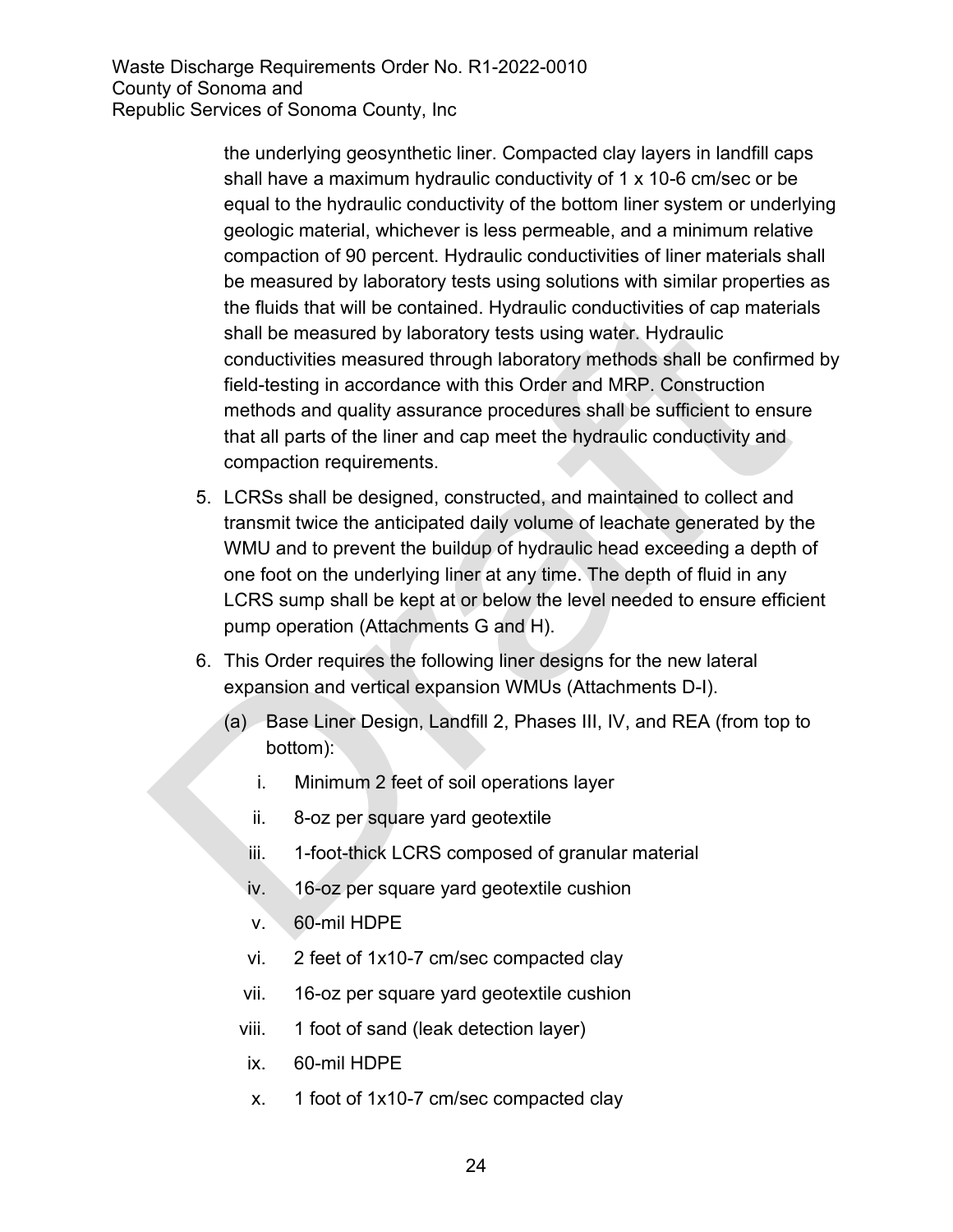- xi. 4 feet of compacted foundation soil
- xii. 8-oz geotextile separator
- xiii. 1-foot-thick layer of granular material (ground water underdrain)
- xiv. 8-oz geotextile separator
- xv. Prepared subgrade
- (b) Sideslope Liner Design, Phases III, IV, and REA where there is no existing waste beneath the liner (from top to bottom):
	- i. Minimum 2 feet of soil operations layer
	- ii. Geocomposite (LCRS)
	- iii. 60-mil HDPE
	- iv. Geosynthetic clay liner  $(GCL)^2$  $(GCL)^2$
	- v. 60-mil HDPE
	- vi. GCL
	- vii. 60-mil HDPE
	- viii. 2-feet-thick soil cushion layer (REA only)
	- ix. Geocomposite (underdrain)
	- x. Prepared subgrade
- (c) Preferential Leachate Pathway where new waste in the former compost area, REA, and Landfill 2 Phases III and IV will be placed over existing waste (from top to bottom):
	- i. Minimum 2 feet of soil operations layer
	- ii. Geocomposite drain net
	- iii. 60-mil HDPE
	- iv. GCL
	- v. Intermediate soil cover, depth variable

<span id="page-24-0"></span> $2$  The sideslopes are too steep to construct a compacted clay liner and the GCL will provide equivalent or better protection against leakage.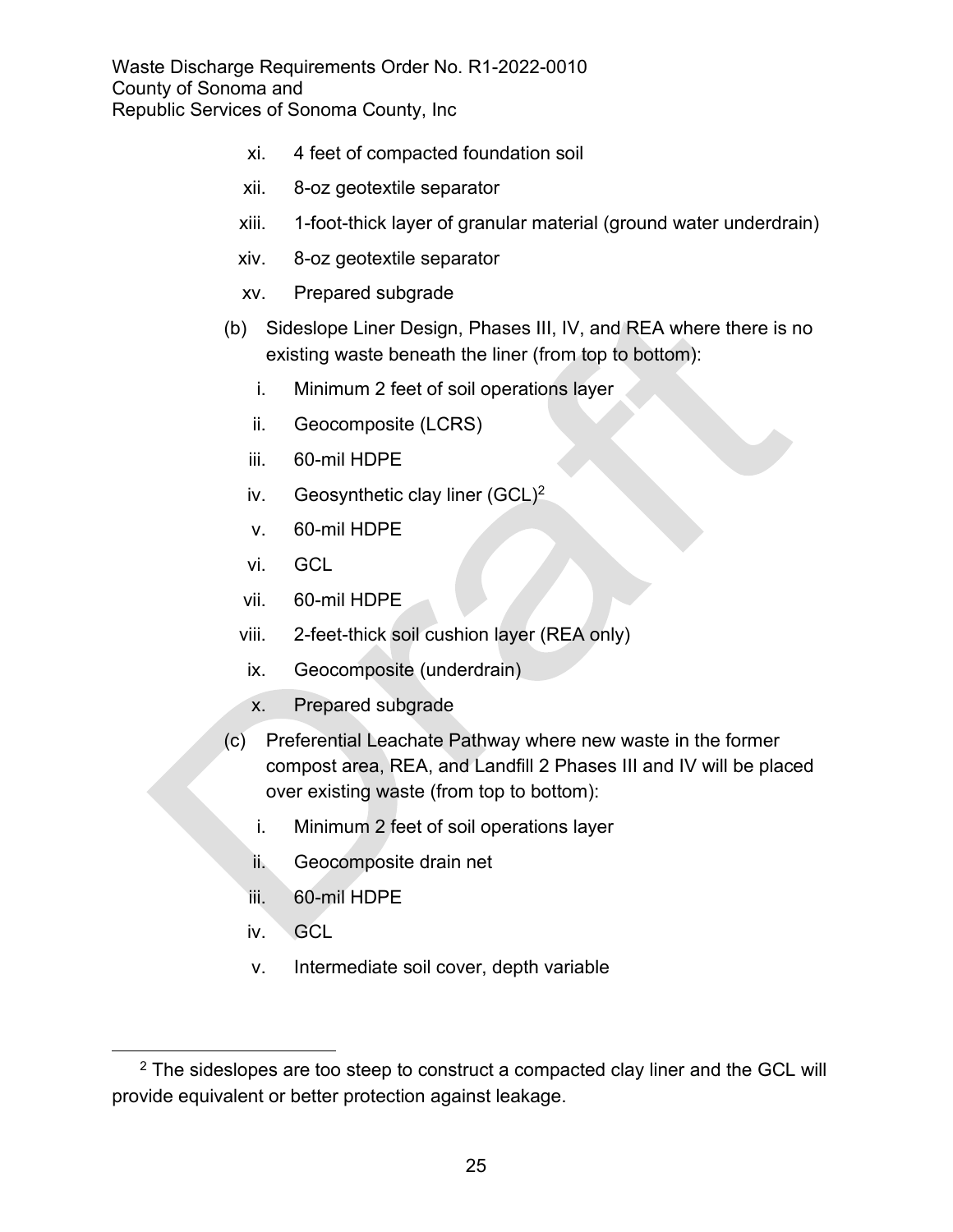- C. Surface Impoundment Specifications
	- 1. Both Class II Surface Impoundments, leachate ponds LP1 and LP2, shall be operated in accordance with an approved leachate management plan.
	- 2. All offsite discharge of leachate shall be to a legal point of disposal as presented within the approved leachate management plan. The legal point of disposal is currently the City of Santa Rosa Laguna Treatment Plant under Permit No. SR-IW5202. The permit does not specify a daily discharge volume limit.
	- 3. The leachate conveyance system is regulated under general WDR Order No. 2006-0003-DWQ, with WDID number 1SSO11652. The Discharger must provide written notification to the Regional Water Board prior to making any proposed change in the legal point of disposal.
	- 4. The Discharger shall maintain at least 2 feet of freeboard in the leachate ponds LP1 and LP2 at all times.
	- 5. The leachate ponds shall be operated with dedicated freeboard measurement devices at all times.
	- 6. Leachate ponds LP1 and LP2 shall be fully inspected annually, and integrity tested as needed in accordance with the applicable provisions of Title 27. Inspection reports or testing results shall be submitted by February 15, annually and include a complete report of findings, including a statement as to the presence or absence of leachate in the leak detection layer, steps taken to remove any leachate from this layer, and provisions for completion of all necessary maintenance, repairs, and submittal of CQA reports for repairs.
	- 7. Leachate surface impoundment maintenance and repair plans shall be submitted to the Regional Water Board in advance of any work. Surface Impoundment repair plans and liner CQA Plans shall be developed and stamped by a licensed professional experienced in this type of work.
	- 8. In the event any inspection or integrity tests indicate a release beyond the containment system, the Discharger shall notify the Regional Water Board by telephone within 2 hours of discovery and initiate corrective action.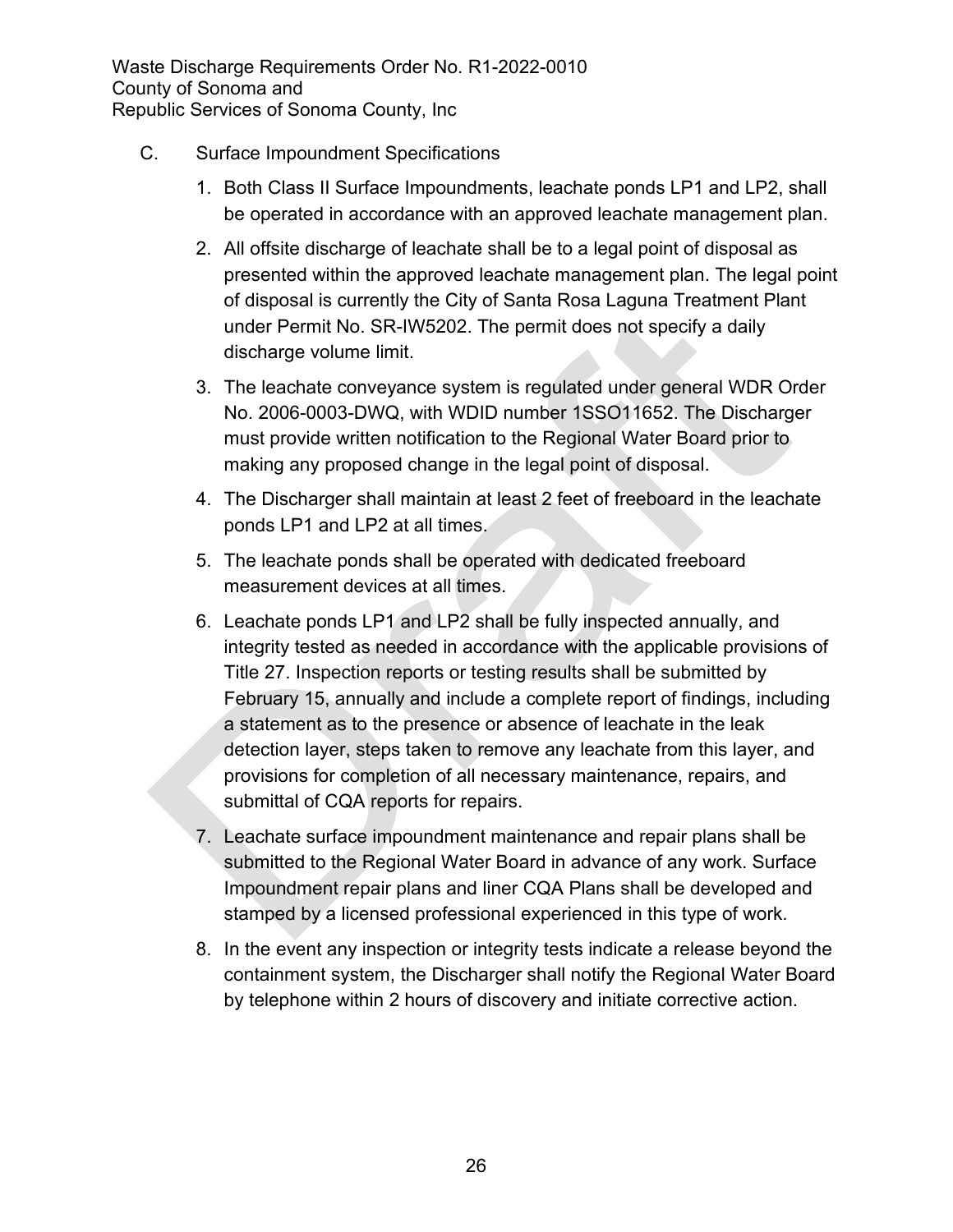- D. Landfill Closure Specifications
	- 1. At closure, each landfill shall receive a final cover in accordance with the State and Federal prescriptive standards, or an approved Engineered Alternative Design.
	- 2. Materials used for final cover construction or repair shall have appropriate physical and chemical properties to ensure containment of wastes over the closure and post- closure maintenance period. CQA information and as- built drawings shall be submitted to the Regional Water Board within 60 days of the completion of any phase of final cover construction or repair.
	- 3. Construction methods and quality assurance procedures shall be sufficient to ensure that all parts of the final cover meet the permeability and stability requirements specified in 40 CFR section 258.60 and CCR Title 27.
	- 4. Vegetation shall be planted and maintained over intermediate cover and closed landfill areas. Vegetation shall be selected to require a minimum of irrigation and maintenance and shall have a rooting depth not in excess of the vegetative layer thickness. Vegetation shall be maintained to allow for inspection of the cap and its integrity.
	- 5. Closed landfill units shall be graded to at least a three percent (3%) grade and maintained to prevent ponding and infiltration.
	- 6. The final WMU slopes shall not exceed a horizontal-to-vertical ratio of 3:1, without benching, to ensure slope stability. Other areas with slopes greater than ten percent surface drainage courses, and areas subject to erosion by wind or water shall be designed and constructed to prevent such erosion.
	- 7. Closure of each WMU shall be performed under the direct supervision of a registered civil engineer or California certified engineering geologist. Appropriate documents shall be maintained by the Discharger, and provided at the request of the Executive Officer, to document that supervision.
- E. Protection from Storm Events
	- 1. Both active and closed WMUs shall be designed, constructed, and operated to prevent inundation or washout due to floods with a 100-year return period. Class III landfill units and related containment structures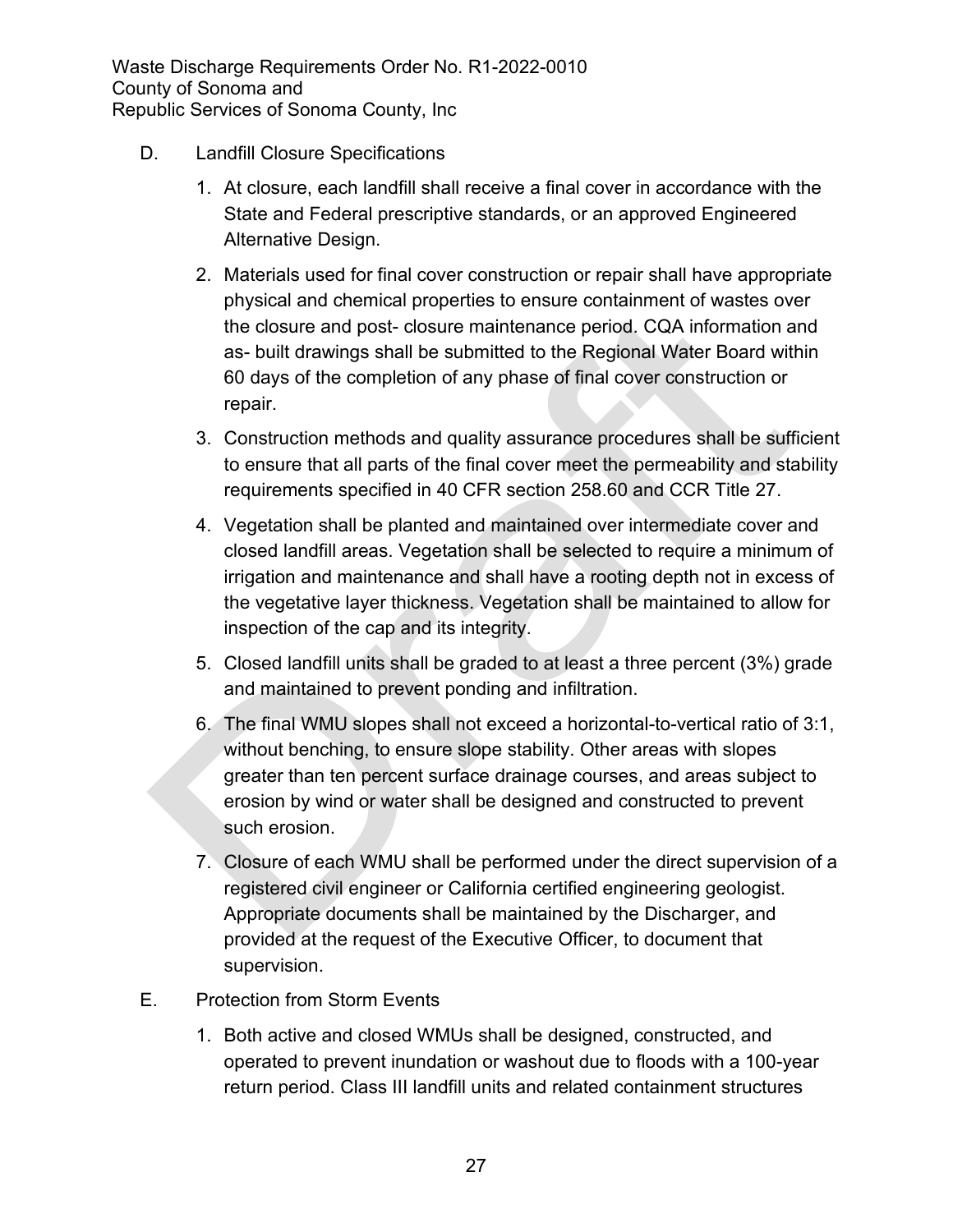> shall be constructed and maintained to prevent, to the greatest extent possible, ponding, infiltration, inundation, erosion, slope failure, washout, and overtopping under 100-year, 24- hour precipitation conditions.

- 2. Precipitation and drainage control systems shall be constructed on both active and closed WMUs. They shall be designed and constructed to accommodate the anticipated volume of precipitation and peak flows from surface runoff under 100- year, 24-hour precipitation conditions.
- 3. By August 15, annually, the Discharger shall submit to the Executive Officer a Winterization Plan describing measures planned to prepare the site and conduct operations during the wet season.
- 4. Prior to the anticipated rainy season, but no later than October 1, annually, any necessary erosion control measures shall be implemented, and any necessary construction, maintenance, or repairs of precipitation and drainage control facilities shall be completed to prevent erosion or flooding of the facility and to prevent surface drainage from contacting or percolating through wastes. By December 15, annually, the Discharger shall submit a report to the Executive Officer describing measures taken to comply with this specification.
- 5. Surface drainage shall be designed to minimize infiltration and shall not be allowed to contact wastes. Internal drainage conveyances shall be located to the maximum extent practicable, such that they do not cross over landfill areas. Drainage over landfill areas shall be contained in engineered conveyance structures or in drainage ditches which are lined with at least one foot of compacted soil having an in-place permeability of 1 x 10-6 cm/sec or less or an engineered alternative that provides equivalent or better protection from storm-water infiltration.

# **V. Provisions**

A. The Discharger shall comply with these WDRs and the attached MRP. A violation of the MRP is a violation of these WDRs. The Discharger shall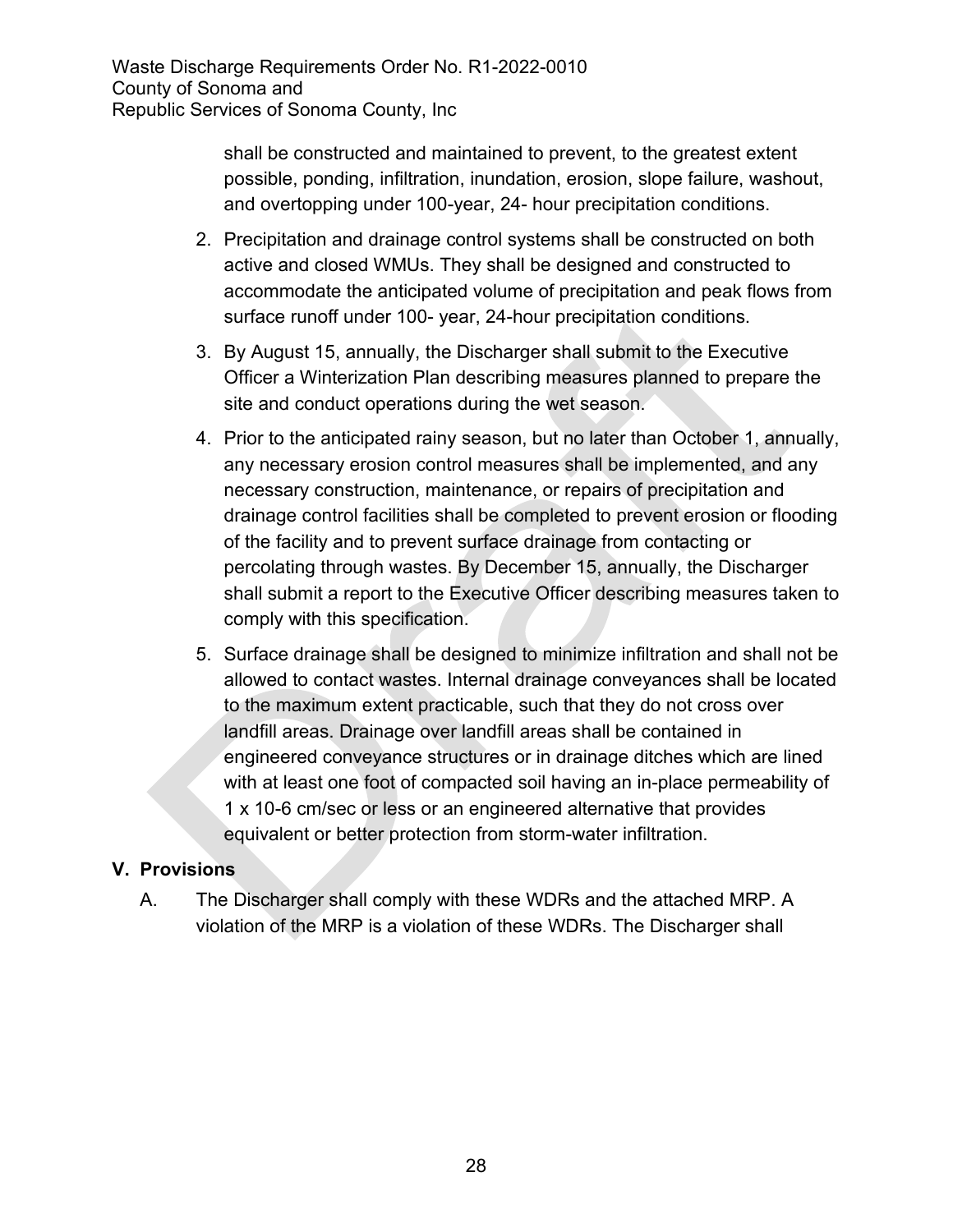further comply with all applicable provisions of CCR Title 27 and 40 CFR Part 258, Subtitle D not specifically referred to in this Order.

- B. For those impacts within the Regional Water Board's purview, the Discharger shall perform and/or comply with all CEQA mitigation measures as specified in the EIRs and subsequent CEQA documentation for the project.
- C. Prior to landfill liner construction, the discharger shall obtain any and all permits required under Federal, State, or local laws.
- D. The Discharger shall continue to monitor each WMU and all underlying media per the MRP Attachment J throughout the post-closure maintenance period and shall continue until the Regional Water Board determines that the wastes remaining at the site no longer threaten water quality.
- E. In the event waste constituents are detected within the discharge from any landfill underdrain area, the Discharger shall propose and implement appropriate corrective action and collect all underdrain flow as leachate for discharge to the Class II surface impoundments and/or into the leachate disposal pipeline or other legal point(s) of disposal as authorized by the Executive Officer.
- F. The Discharger shall continue corrective action measures described in the MRP, shall maintain overall leachate and landfill gas control capabilities during project construction and implementation, and shall assess current level of leachate control in Landfill 1 on an ongoing basis.
- G. The Discharger shall have the continuing responsibility to assure protection of waters of the State from discharged wastes, including leachate, that may be generated and discharged during the closure and post-closure maintenance periods of the facility and during subsequent use of the property for other purposes.
- H. The Discharger shall maintain legible records of the volume and type of each waste discharged for each landfill unit and the manner and location of discharge. Such records shall be maintained at the facility or the facility's administration office until the beginning of the post-closure maintenance period. These records shall be available for review by representatives of the Regional Water Board and of the State Water Board at any time during normal business hours. At the beginning of the post-closure maintenance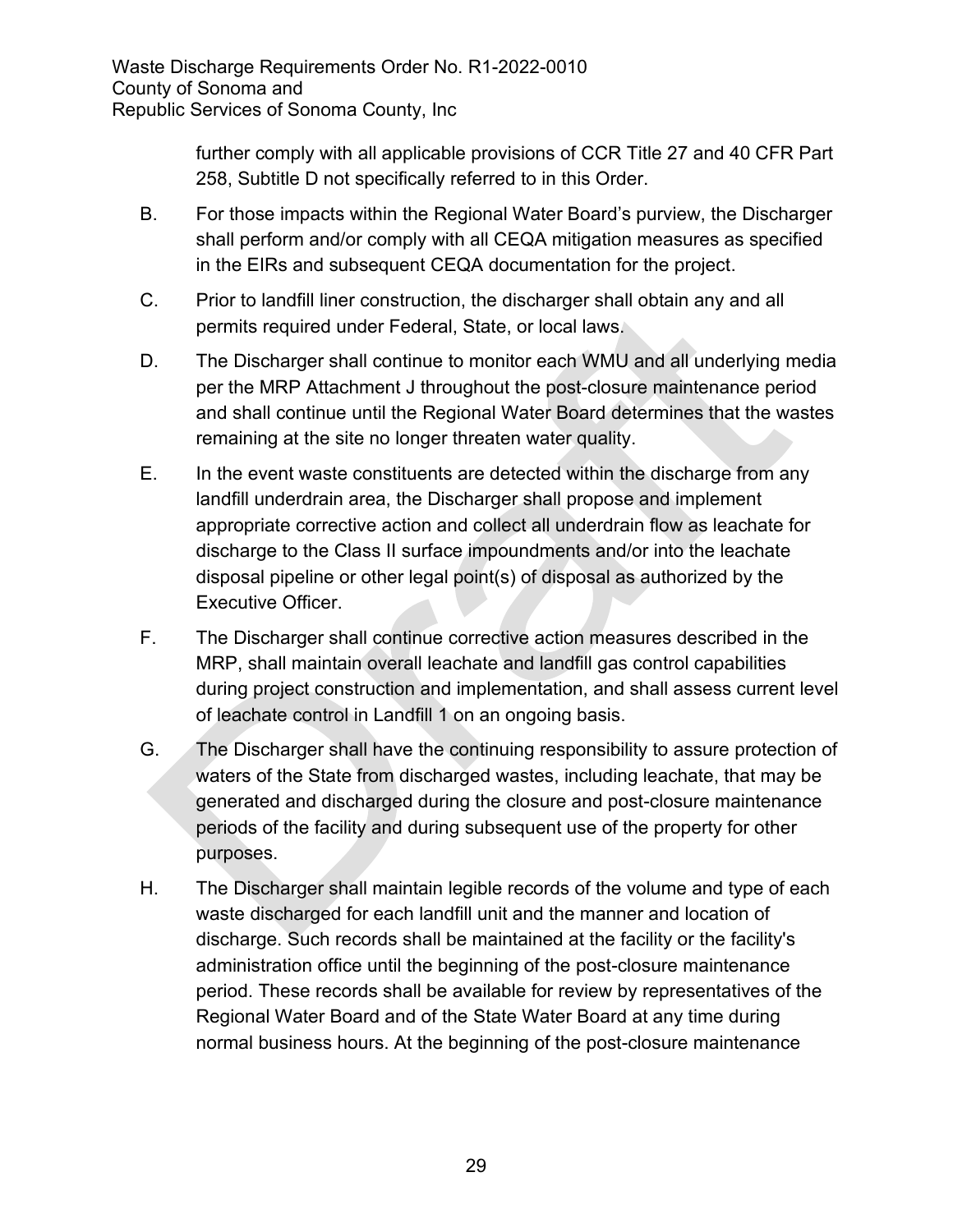> period for each of the landfill areas, copies of these records shall be sent to the Regional Water Board.

- I. The Discharger shall provide proof to the Regional Water Board within sixty days after completing final closure that the deed to the landfill facility property, or some other instrument that is normally examined during title search, has been modified to include, in perpetuity, a notation to any potential purchaser of the property stating that the parcel has been used as a municipal solid waste landfill, and that land use options for the parcel are restricted in accordance with the post- closure land uses set forth in the post-closure plan and in WDRs for the landfill.
- J. In the event that the Discharger defaults on carrying out either the postclosure maintenance plan or any corrective action needed to address a release, then the responsibility for carrying out such work falls to the property owner.
- K. The Discharger or persons employed by the Discharger shall comply with all notice and reporting requirements of the State Department of Water Resources with regard to the construction, alteration, destruction, or abandonment of all monitoring wells used for compliance with this Order or with the MRP, as required by Water Code sections 13750 through 13755.
- L. The Discharger shall provide a copy of this Order to all contractors and all subcontractors conducting the work and require that a copy of the Order remain in their possession at the work site. The Discharger shall be responsible for work conducted by its contractors or subcontractors.
- M. The Discharger shall obtain and maintain adequate assurances of financial responsibility for initiating and completing corrective action for all known and reasonably foreseeable releases from a WMU at the facility in accordance with CCR Title 27, sections 20380, subdivision (b) and 22222. The Discharger shall provide an updated corrective action cost estimate to the Regional Water Board for review by February 15, 2023, and every five years thereafter, for the term of this permit.
- N. In the event the Regional Water Board determines that the Discharger has failed or is failing to perform corrective action as required by law, the Regional Water Board may request that CalRecycle direct the Discharger to pay from the financial assurance revenues such amounts as necessary to insure sufficient corrective action. The Discharger shall be obligated to use such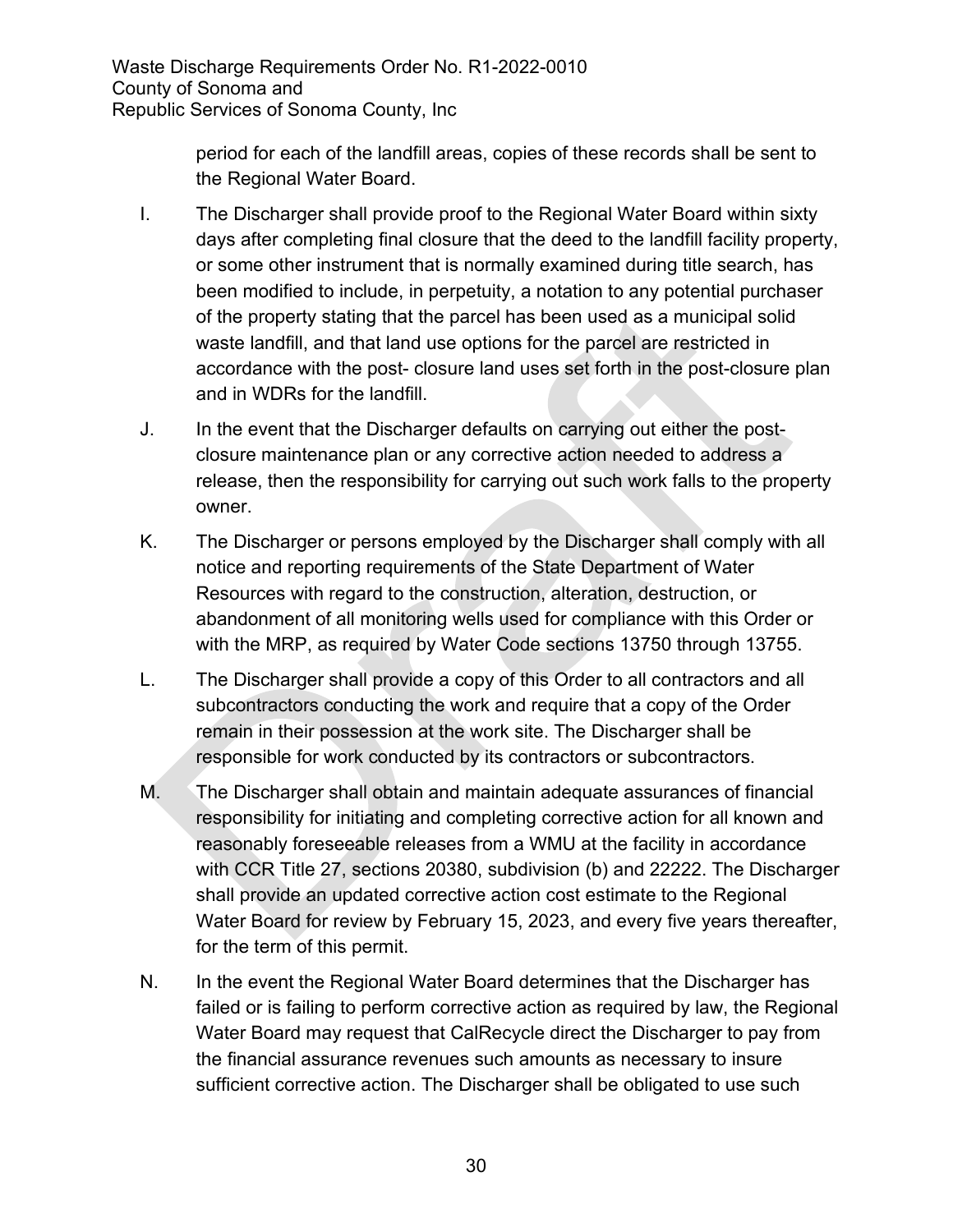> funds for corrective action in accordance with the directive of the Regional Water Board.

- O. In accordance with CCR Title 27, the Discharger shall further provide and maintain adequate financial assurances to cover the costs of closure and post-closure maintenance for each WMU and shall report to the Regional Water Board staff by February 15, annually, that it has demonstrated financial responsibility to CalRecycle.
- P. The closure and postclosure cost estimates shall be updated every 5 years or during each 5-year Solid Waste Facility Permit review and copied to the Regional Board staff.
- Q. During times of active closure construction or any periods of repair to the waste containment, drainage, or monitoring facilities, legible copies of the daily CQA field notes and summary reports shall be submitted to the Regional Water Board at: NorthCoast@waterboards.ca.gov or via email to the staff person assigned to the facility at that time, by noon the following weekday. The facsimile or email shall be addressed to the Regional Water Board, Land Disposal Unit, and include the name of the staff person assigned to the facility.
- R. A closure report for each construction season of closure activities and a full closure CQA report once final closure is achieved shall be prepared and certified by the CQA Officer and submitted, under penalty of perjury, to the Regional Water Board and other appropriate agencies in accordance with CCR Title 27, sections 20324, subdivision (c); 20324, subdivision (d); and 21880. The reports, at a minimum, shall include the certificate of closure; daily summary reports; material acceptance reports; final CQA documentation; laboratory testing results; field testing results; and an as-built topographic map of the capped area (for each construction season then for the completed project), prepared at a scale of one- inch to 100 feet, with a contour interval of two feet.
- S. By January 2023, and at least every five years thereafter, the Discharger shall produce and submit to the Regional Water Board an iso-settlement map accurately depicting the estimated total change in elevation of the final cover's low-hydraulic-conductivity layer. If full closure has not been achieved by January 2023, the iso-settlement map may include just the portion of the landfill that has had the final cap placed. For each portion of the landfill, this map shall show the total lowering of the surface elevation of the final cover,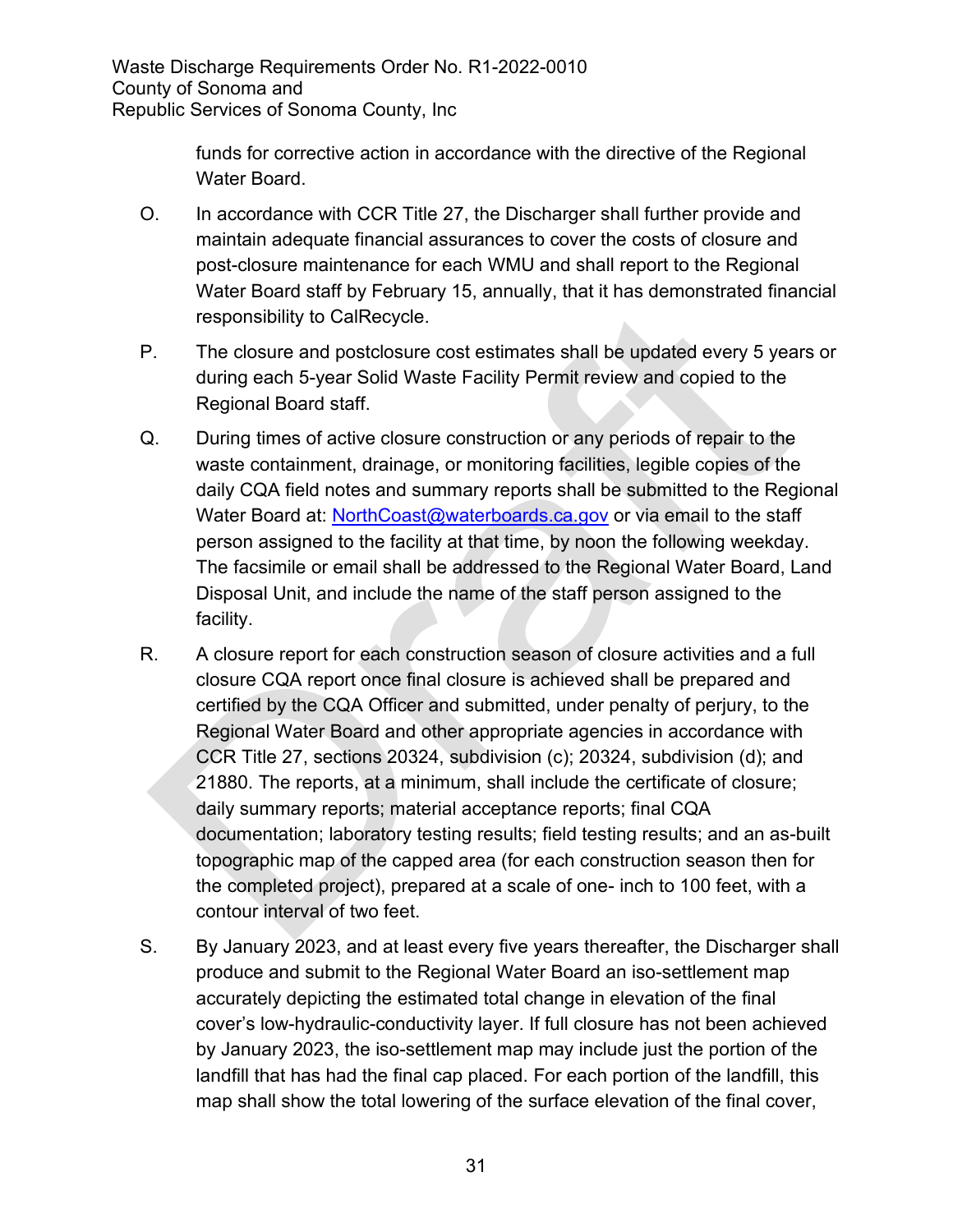relative to the baseline topographic map to be submitted in the Closure Report and shall indicate all areas where visually noticeable differential settlement may have been obscured by grading operations. The map shall be drawn to the same scale and contour interval as the topographic map in the Closure Report, but showing the current topography of the final cover, and featuring overprinted isopleths indicating the total settlement to date. Land surveying to a one-foot contour interval rather than aerial surveying may be substituted to produce the iso-settlement map.

- T. Each winter or spring when ponding is most likely to be present, the Discharger shall inspect the closed portions of the cap for ponding and then identify/outline and/or survey the perimeter of the ponded areas so that they can be repaired during drier conditions. The Discharger shall also note any areas of differential settlement that warrant future observation. After repairs are made during drier weather, the Discharger shall survey the revised surface of the repair. The Discharger shall outline the repaired areas on the initial as-built drawings or last iso settlement survey map and show the updated contours. Approximate locations of areas that have been identified for future observation shall also be noted. If no areas of settling are found, state so in the report. This information shall be included in the Annual Monitoring Report as well as each five-year iteration of the iso-settlement map. The map shall show all areas where differential settlement has been noted since the previous map submittal and shall highlight areas of repeated or severe differential settlement and repairs. Such notation and delineation shall be made by, or under the supervision of, a California registered professional civil engineer or California registered professional civil engineer or registered geologist.
- U. All activities covered by this Order must comply with local, State, and Federal law. Prior to any construction, the Discharger shall obtain any and all permits required under federal, state, or local laws.
- V. In the event of any violation or threatened violation of the conditions of this Order, the violation or threatened violation shall be subject to any remedies, penalties, process, or sanctions as provided for under applicable State law.
- W. Deliverable Reports, Plans, and Technical Information:
	- 1. Industrial General Permit SWPPP Annual and Five-Year Reviews.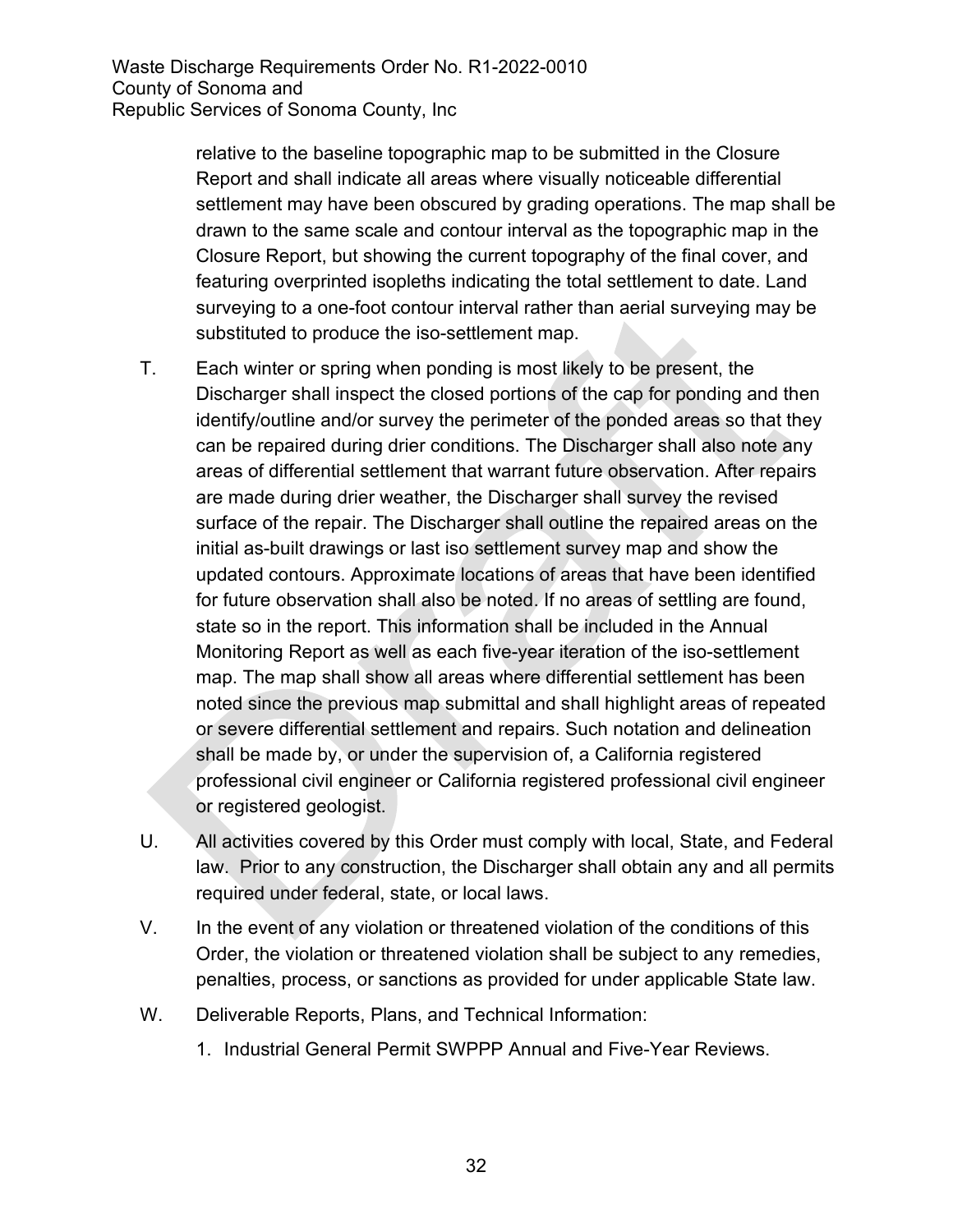- (a) The SWPPP should be reviewed annually and updated if needed. The review should include a review of all onsite operations to identify any changes in locations, activities, and waste discharges. If no changes are needed, the Discharger may so advise Regional Water Board staff rather than submitting a new copy of the unchanged SWPPP. However whether or not changes are made, the Discharger must annually provide a statement stamped by a registered professional that the current drainage features (collection, conveyance, containment, treatment, disposal, etc.), at the time of SWPPP preparation/review, meet the requirements of CCR Title 27, and either reference past calculations for the drainages in place, provide new calculations, or provide amended calculations for those drainage structures (if any) that have been changed in the past year.
- (b) Once every five years beginning in 2023, the Discharger must provide a statement stamped by a registered professional verifying sizing of any drainages and drainage structures that have been installed over the previous five years.
- (c) The annual report is due by February 15 of each year. The five-year review is due by February 15 of each five-year reporting period. The first report under this order will be due on or before February 15, 2023.
- 2. Project Specific Construction General Permit SWPPP.
	- (a) The SWPPP may be submitted by the contractor or by the Discharger.
	- (b) The SWPPP should be submitted at least 60 days prior to start of any new landfill or closure construction activities
- 3. Leachate Management Plan Update. Annually, by February 15 (or in advance of new cell construction.
- 4. Financial Assurance Assessment and Update:
	- (a) Due annually by February 15.
	- (b) Five-year update due by June 15, 2023, June 15, 2028, and every 5 years thereafter.
- 5. Spill Contingency Plan Updates.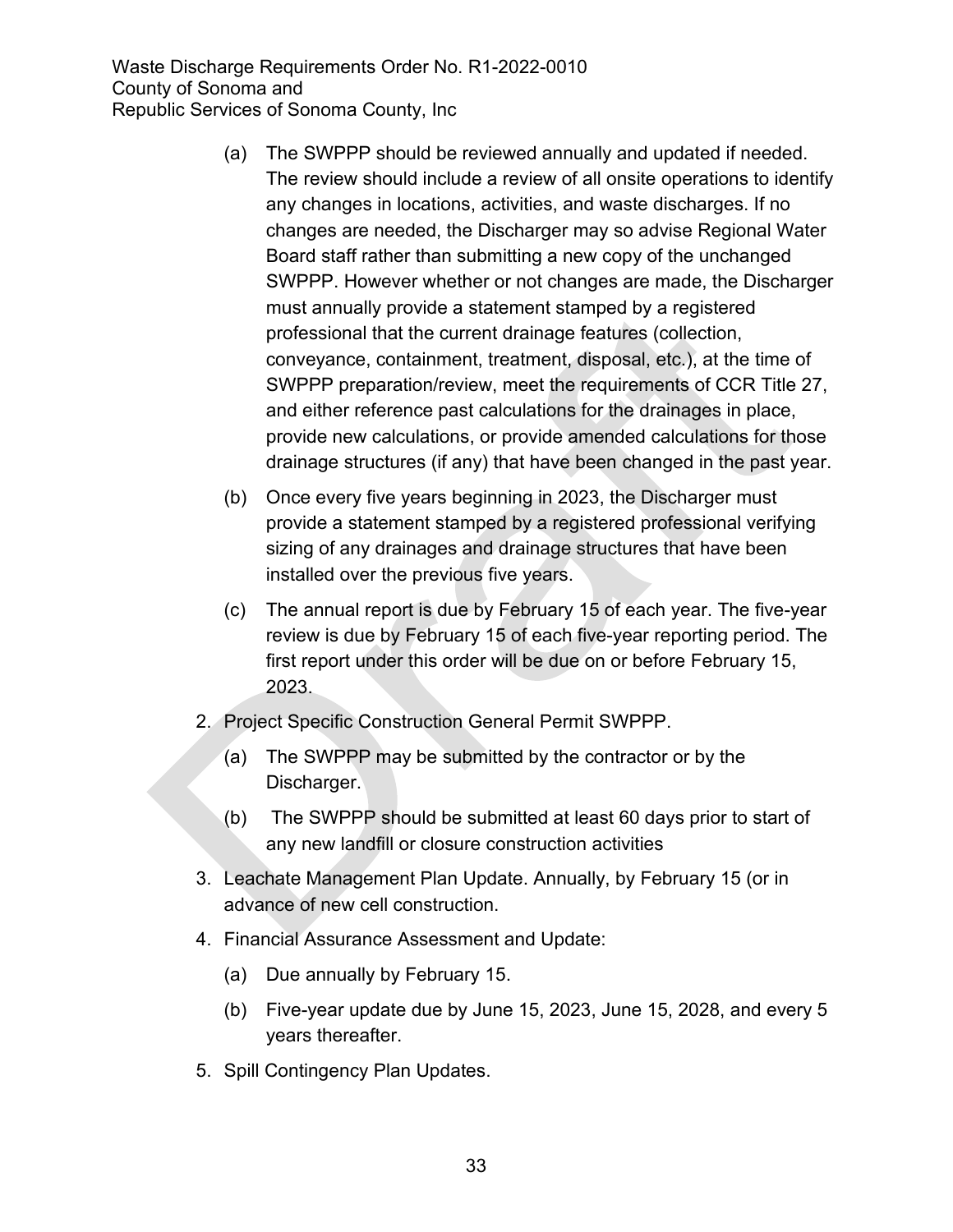- (a) Due annually, by February 15, as needed. If no changes are needed the Discharger may advise Regional Water Board staff rather than providing a new copy of the unchanged plan.
- 6. Design Reports for New Construction.
	- (a) Due six months prior to the start of construction.
- 7. Blasting Plan.
	- (a) This Plan is a required CEQA mitigation associated with potential water quality impacts have been met.
	- (b) Due at least 60 days before construction requiring blasting.
- 8. Field assessment and verification of geologic and hydrologic site features, and kinematic stability analysis for cut slopes.
	- (a) Field assessment and verification for assumptions made regarding geologic composition and integrity, springs, seeps, and other water features (plan, schedule, contingency plan). Rock slope stability evaluations and kinematic analysis of steeper cut slopes (e.g., 2:1 or 2.5:1), prior to placement of bottom liner, as previous site evaluations have indicated near surface instability in other areas of the site associated with steeper slopes. Provisions for the field portion of this effort may be incorporated into the CQA plan as appropriate; the Discharger should submit a copy of the revised, amended, or appended plans.
	- (b) Perform concurrently with excavation in the REA, Phase III, and Phase IV areas
	- (c) Due six months prior to the start of construction.
- 9. Liner projection, inspection, and awareness training plan (Operational Quality Assurance Plan).
	- (a) Develop (or provide if already available) a training module for facility operators that emphasizes the importance of operating heavy equipment, placing waste, and performing any other activities on the lined portions of the facility in a manner that minimizes the risk of damage to the liner.
	- (b) In addition, develop (or provide if already available) a plan to inspect the lined areas regularly to identify any evidence of damage or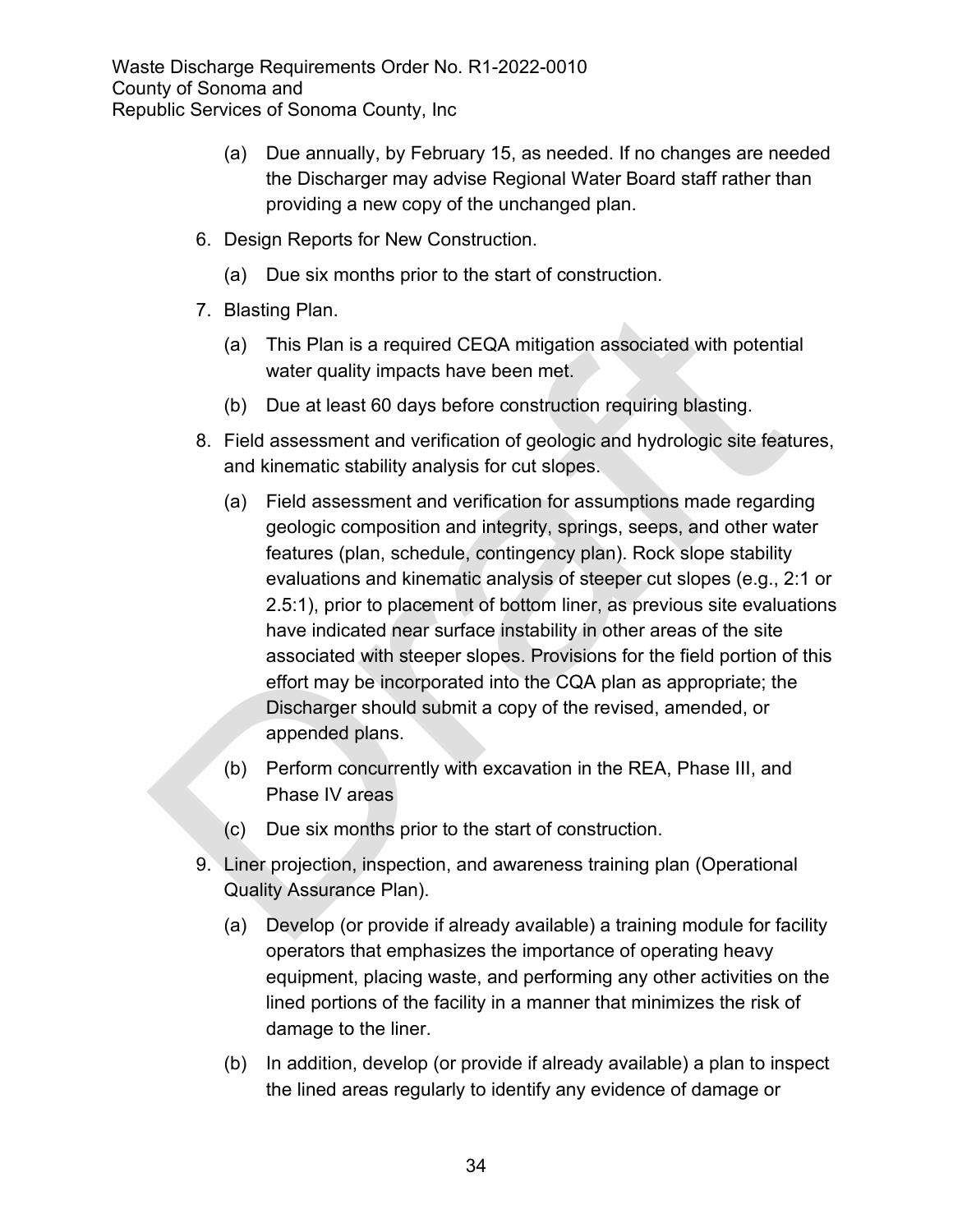> threatened damage, and to regularly or periodically observe facility operator performance in conducting activities on the lined portions of the facility.

- (c) Due annually by May 15.
- 10.Preferential Pathway Plan.
	- (a) To ensure that cut and prepared slopes will provide for unimpeded leachate drainage, a preferential leachate pathway plan with step-bystep instructions for construction field staff must be prepared prior to the start of construction.
	- (b) Due six months prior to any construction of any phase involving preferential pathway. The plan may be included with the Design Report for construction.
- 11.Winterization Plan.
	- (a) The winterization plan should describe measures planned to prepare the facility and/or other active areas on the property, and to conduct operations during the wet season.
	- (b) Due annually by August 15.
- 12.Soil Availability Plan for following year soil needs.
	- (a) This plan may be submitted with the site winterization plan and must demonstrate that sufficient soil is secured onsite or available from an offsite provider for next year's proposed activities, uses, and needs (intermediate cover, erosion control, vegetative cover, roads, operations layers, foundation, etc.).
	- (b) Due annually by August 15.
- 13.Confirmation of Implementation of Winterization Plan.
	- (a) This information must confirm that measures described in the winterization plan have been installed/implemented as proposed.
	- (b) Due annually by December 15.
- 14.Leachate Pond Inspection Report.
	- (a) Leachate ponds LP1 and LP2 shall be fully inspected annually, and integrity tested, as needed, in accordance with the applicable provisions of CCR Title 27. Inspection reports or testing results shall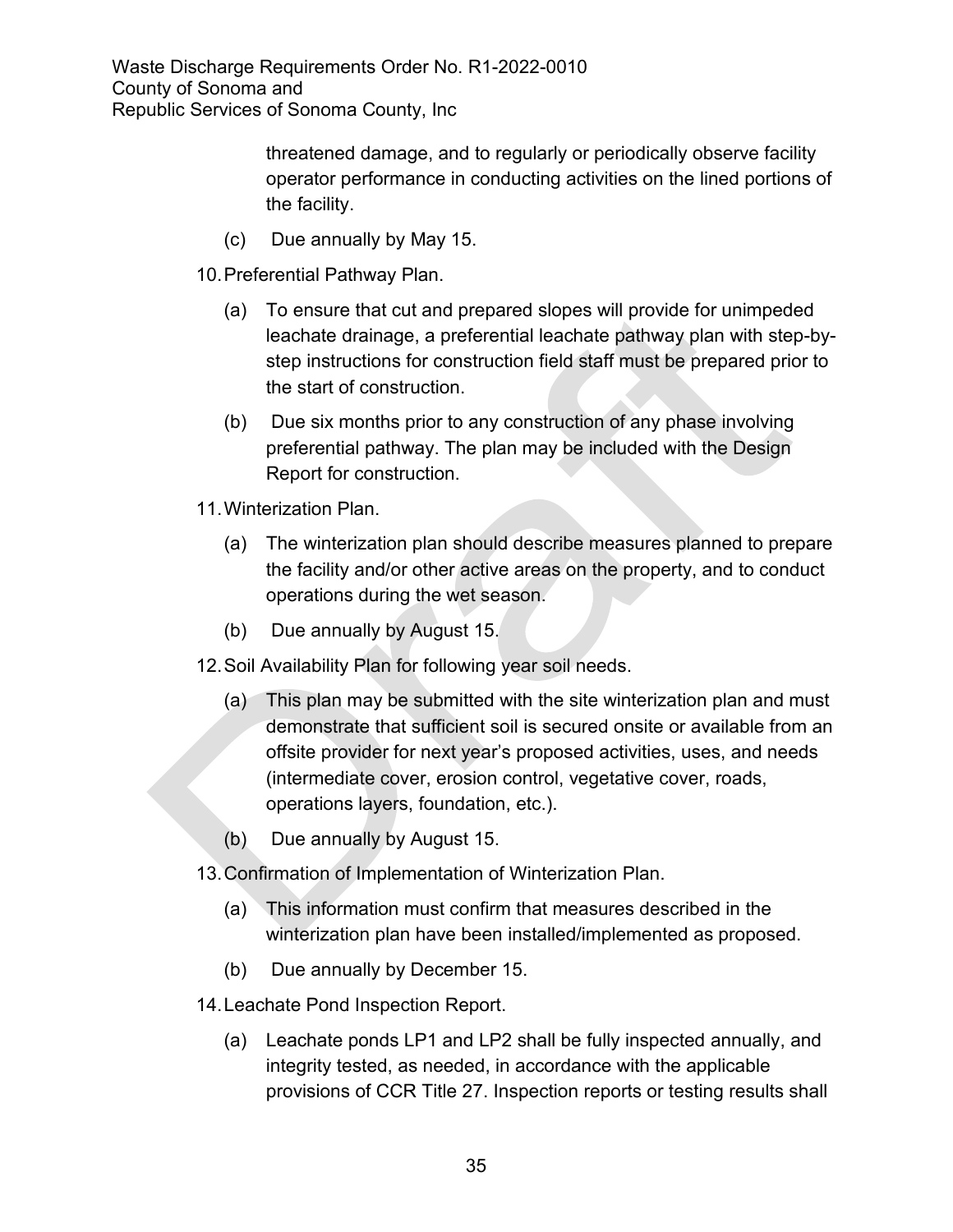> be submitted annually and include a complete report of findings and provisions for completion of all necessary maintenance, repairs, and submittal of CQA reports for repairs.

(b) Due annually by February 15.

15.Closure Construction Quality Assurance Report.

- (a) As directed under this Order, the report shall be prepared and certified by the CQA Officer and must be submitted under penalty of perjury to the Regional Water Board and other appropriate agencies. The report, at a minimum, will include the certificate of closure; daily summary reports; material acceptance reports; final CQA documentation; laboratory testing results; field testing results; and an as-built topographic map of the capped area, prepared at a scale of one-inch to 100 feet, with a contour interval of two feet.
- (b) Due within 90 days of completion of closure construction.
- X. Operation and Maintenance

The Discharger must maintain in good working order and operate as efficiently as possible any facility or control system installed by the discharger to achieve compliance with the WDRs.

Y. Change in Discharge

The Discharger must promptly report to the Regional Water Board any material change in the character, location, or volume of the discharge.

- Z. Accidental Spills, Incident Reporting and Monitoring
	- 1. The Discharger shall provide and comply with its Emergency Response Plan for any accidental spill or incident (Cal. Code Regs., title 37, section 21132). The Discharger shall immediately report the incident of unintentional or accidental spills and diligently act to abate the effects of the discharge. Written confirmation of the incident is required within two weeks of the discharge. Emergency Response Plans shall be reviewed, updated, and submitted to the Regional Water Board by February 15, 2023, and every five years thereafter.
- AA. Inspections.
	- 1. The Discharger shall permit authorized staff of the State Water Resources Control Board and Regional Water Board entry upon premises in which an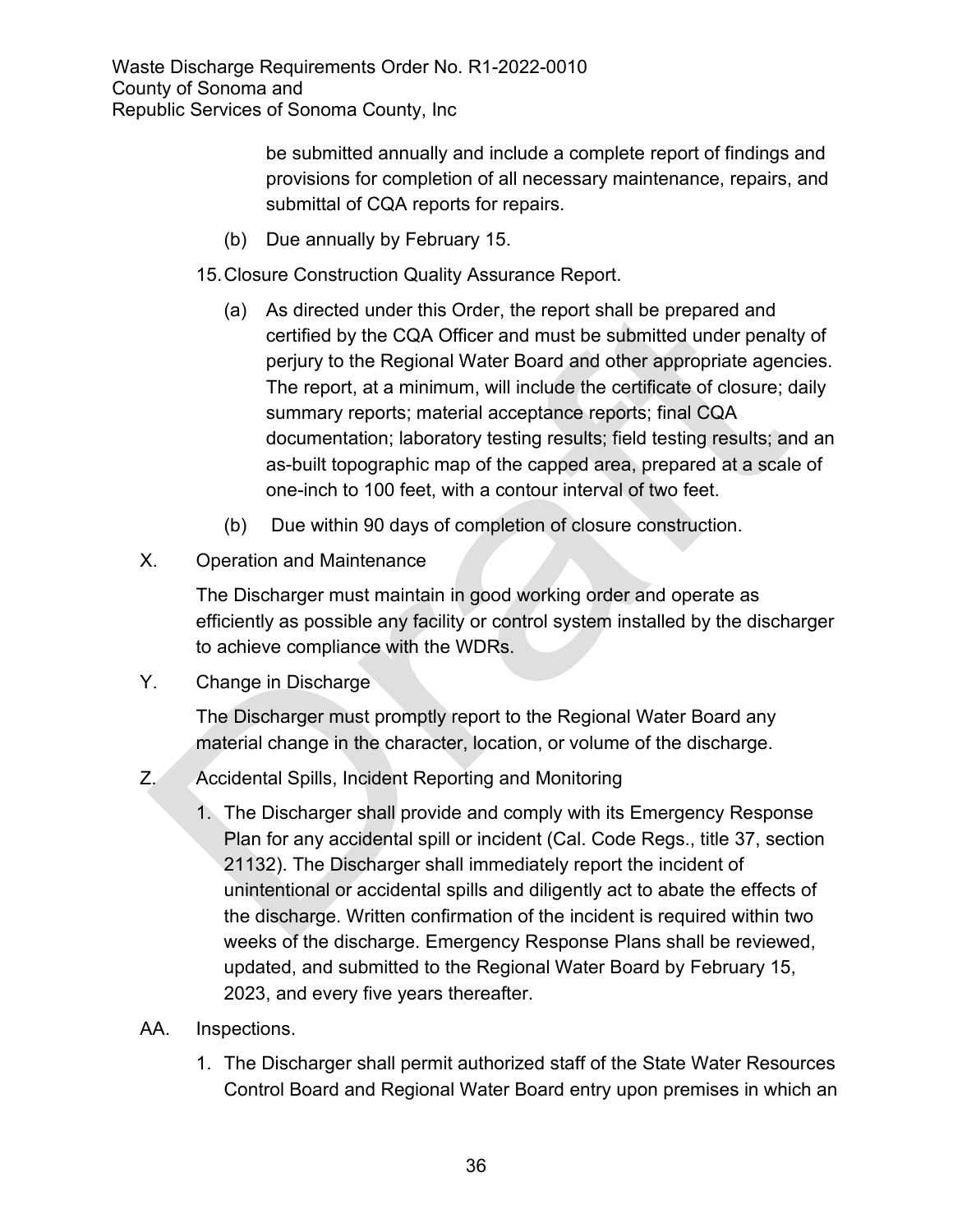> effluent or waste source is located or in which any required records are kept.

- 2. The Discharger shall permit authorized staff of the Regional Water Board entry upon premises in which an effluent or waste source is located or in which any required records are kept.
- 3. The Discharger shall permit authorized staff of the Regional Water Board access to copy any records required to be kept under terms and conditions of this Order.
- 4. The Discharger shall permit authorized staff of the Regional Water Board inspection of monitoring equipment or records.
- 5. The Discharger shall permit authorized staff of the Regional Water Board to sample any discharge.
- BB. Noncompliance

In the event the discharger is unable to comply with any of the conditions of this Order due to (a) breakdown of waste management equipment; (b) accidents caused by human error or negligence; and/or (c) other causes such as acts of nature, during work day business hours the Discharger must notify the Executive Officer by telephone within 2 hours of discovery of the incident (and by the following work day morning if after work day business hours) and confirm this notification in writing within two weeks of the telephone notification. The written notification shall include pertinent information explaining reasons for the noncompliance and shall indicate the steps taken to correct the problem and the dates thereof, and the steps being taken to prevent the problem from recurring.

CC. Change in Ownership

In the event of any change in control or ownership of land or waste discharge facilities presently owned or controlled by the discharger, the Discharger must notify the succeeding owner or operator of the existence of this Order and the status of the Discharger's annual fee account by letter, a copy of which must be forwarded to the Regional Water Board:

DD. Vested Rights

This Order does not convey any property rights of any sort or any exclusive privileges. The requirements prescribed herein do not authorize the commission of any act causing injury to persons or property, nor protect the